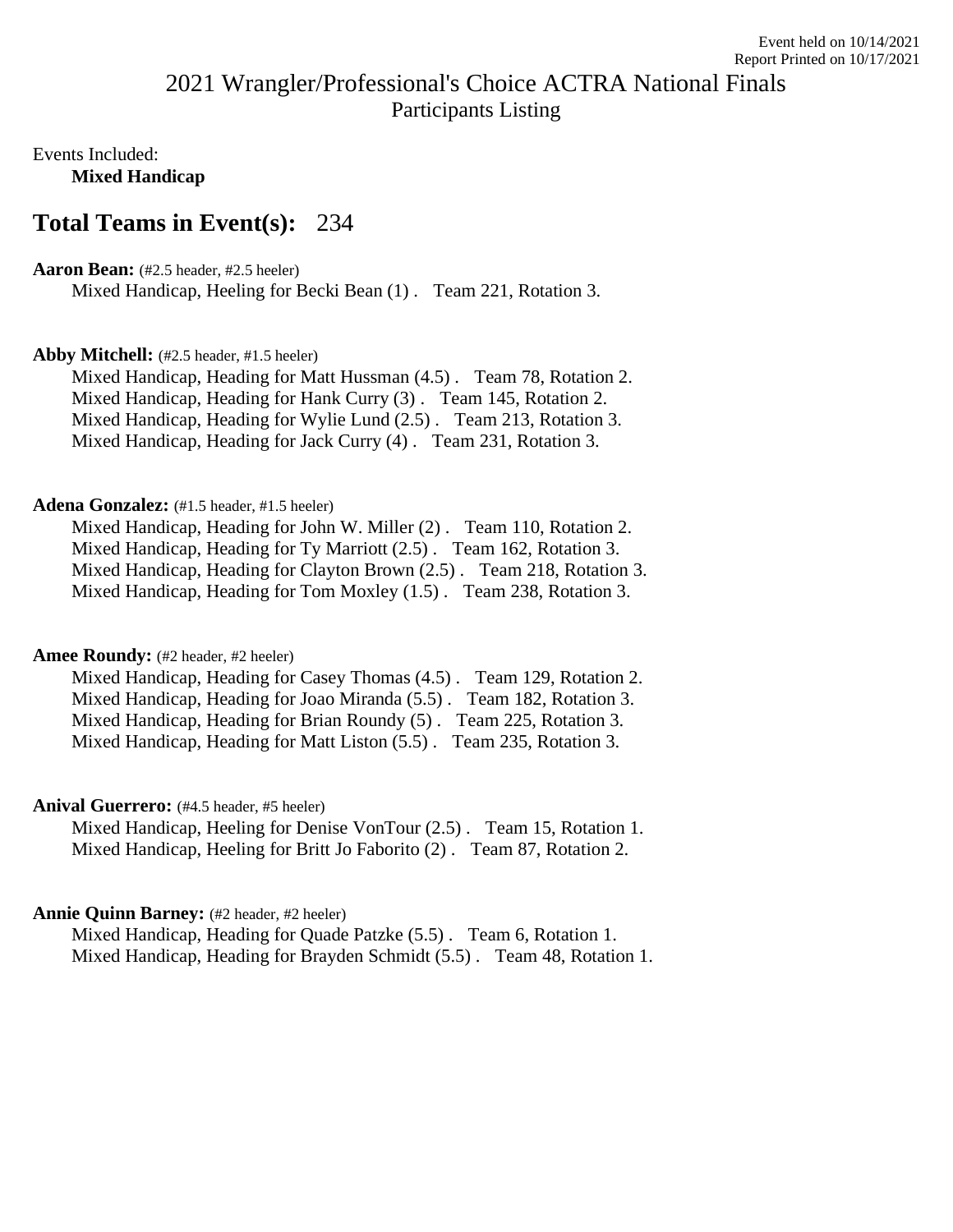## **Anselmo Ramirez:** (#4 header, #5 heeler)

Mixed Handicap, Heeling for Breanna Blaswich (2) . Team 49, Rotation 1. Mixed Handicap, Heeling for Karen Dias (3) . Team 104, Rotation 2. Mixed Handicap, Heeling for McKenna Wood (2.5) . Team 168, Rotation 3. Mixed Handicap, Heeling for Leslie Davenport (2) . Team 239, Rotation 3.

## Anthony Gonzales: (#1.5 header, #1.5 heeler)

Mixed Handicap, Heeling for Kelly Horgan (1.5) . Team 107, Rotation 2.

#### **Asher Freeman:** (#4 header, #5.5 heeler)

Mixed Handicap, Heeling for Bailey Kretschmer (3) . Team 3, Rotation 1. Mixed Handicap, Heeling for Cailee Hall (3.5) . Team 31, Rotation 1. Mixed Handicap, Heeling for Sammy Jo Duby (3) . Team 65, Rotation 1. Mixed Handicap, Heeling for Mitzi Corkill (2.5) . Team 134, Rotation 2.

#### **Austin Phillips:** (#2 header, #2 heeler)

Mixed Handicap, Heading for Justin Geney (5) . Team 8, Rotation 1. Mixed Handicap, Heading for Tommy Lee (4.5) . Team 128, Rotation 2. Mixed Handicap, Heading for Tom Howell (4) . Team 176, Rotation 3. Mixed Handicap, Heading for Steve Smith (4) . Team 215, Rotation 3.

#### **Bailey Kretschmer:** (#3 header, #2 heeler)

Mixed Handicap, Heading for Asher Freeman (5.5) . Team 3, Rotation 1. Mixed Handicap, Heading for Bruce Corkill (3.5) . Team 84, Rotation 2. Mixed Handicap, Heading for Mike Johns (5) . Team 135, Rotation 2. Mixed Handicap, Heading for Bill Finks (6) . Team 179, Rotation 3.

#### **Bayli Ladner:** (#1.5 header, #1.5 heeler)

Mixed Handicap, Heading for Devon McDaniel (3.5) . Team 19, Rotation 1. Mixed Handicap, Heading for Casey Ladner (4.5) . Team 60, Rotation 1. Mixed Handicap, Heading for Jason Duby (6) . Team 163, Rotation 3. Mixed Handicap, Heading for Gary Hepper (5) . Team 203, Rotation 3.

## Becki Bean: (#1 header, #1 heeler)

Mixed Handicap, Heading for Aaron Bean (2.5) . Team 221, Rotation 3.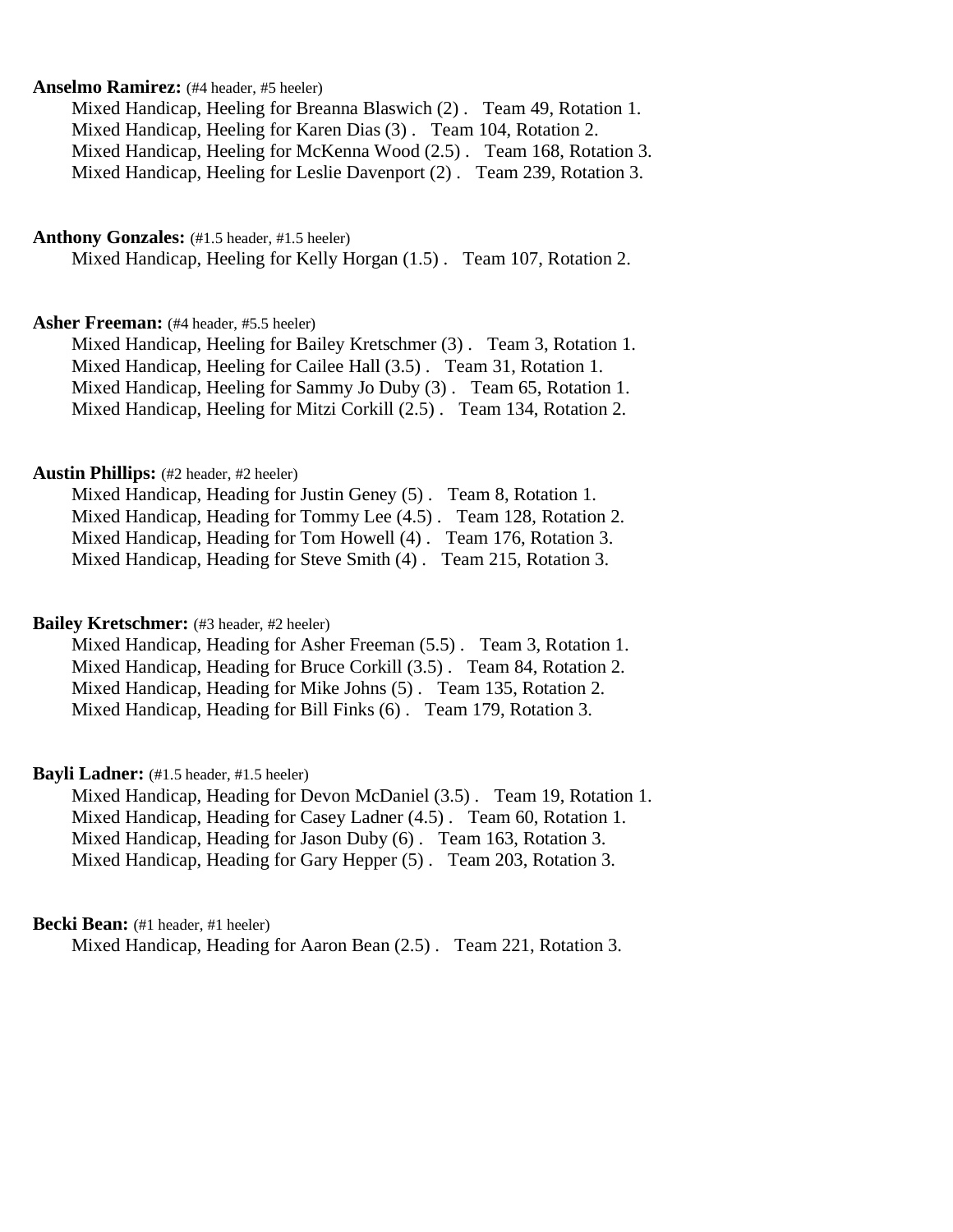## **Bill Finks:** (#4.5 header, #6 heeler)

Mixed Handicap, Heeling for Darcie Stewart (2) . Team 11, Rotation 1. Mixed Handicap, Heeling for Joseyray Funk (3) . Team 93, Rotation 2. Mixed Handicap, Heeling for Bailey Kretschmer (3) . Team 179, Rotation 3.

## **Blair Wheatley:** (#3.5 header, #4 heeler)

Mixed Handicap, Heeling for Molly Sparrowk (2) . Team 220, Rotation 3.

## **Blayke Johnson:** (#3.5 header, #3.5 heeler)

Mixed Handicap, Heeling for Whitney Mitchell (2.5) . Team 2, Rotation 1. Mixed Handicap, Heeling for Sydney Mayer (1.5) . Team 73, Rotation 1. Mixed Handicap, Heeling for Breanna Blaswich (2) . Team 149, Rotation 2.

#### **Bobby Butler:** (#2.5 header, #2.5 heeler)

Mixed Handicap, Heeling for Nadene Berryessa (1.5) . Team 196, Rotation 3.

## **Bobby Roberts:** (#4 header, #4.5 heeler)

Mixed Handicap, Heeling for Kamish Wagner (2) . Team 24, Rotation 1. Mixed Handicap, Heeling for Whitney Mitchell (2.5) . Team 86, Rotation 2. Mixed Handicap, Heeling for Tess Turk (2) . Team 137, Rotation 2.

## **Brandy Joseph:** (#2 header, #2 heeler)

Mixed Handicap, Heading for Chase Helton (4.5) . Team 72, Rotation 1. Mixed Handicap, Heading for Stoney Boy Joseph (4.5) . Team 88, Rotation 2. Mixed Handicap, Heading for Dusty Bravos (5.5) . Team 165, Rotation 3. Mixed Handicap, Heading for Will Cowden (5) . Team 204, Rotation 3.

#### **Brayden Schmidt:** (#4.5 header, #5.5 heeler)

Mixed Handicap, Heeling for Annie Quinn Barney (2) . Team 48, Rotation 1. Mixed Handicap, Heeling for Marti Anderson (3) . Team 160, Rotation 3.

## **Breanna Blaswich:** (#2 header, #1.5 heeler)

Mixed Handicap, Heading for Anselmo Ramirez (5) . Team 49, Rotation 1. Mixed Handicap, Heading for Spencer Mitchell (6) . Team 97, Rotation 2. Mixed Handicap, Heading for Tristan Luther (4.5) . Team 121, Rotation 2. Mixed Handicap, Heading for Blayke Johnson (3.5) . Team 149, Rotation 2.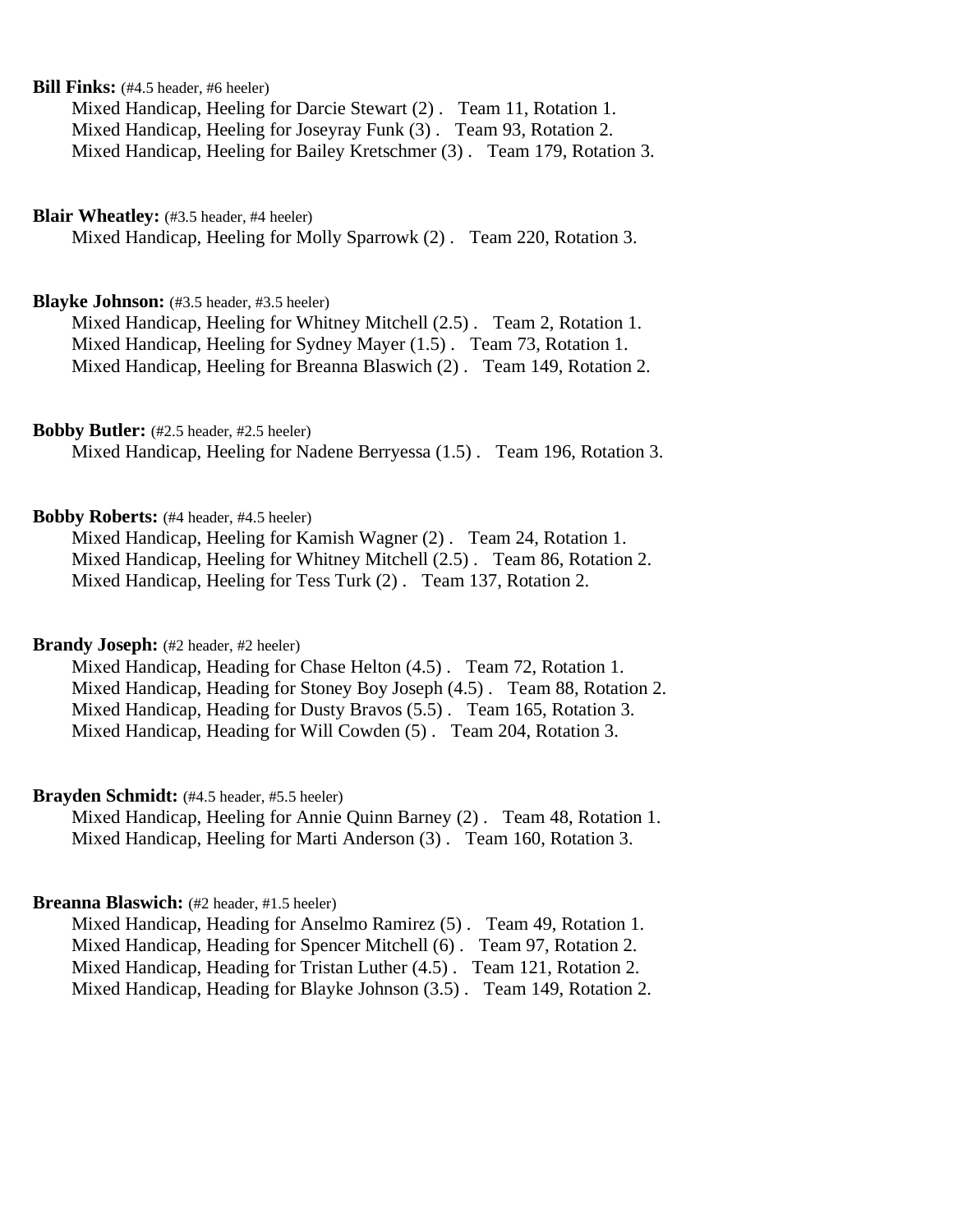## **Brian Roundy:** (#2.5 header, #5 heeler)

Mixed Handicap, Heeling for Shelly Winn (2) . Team 81, Rotation 2. Mixed Handicap, Heeling for Sadie Fitzgerald (1.5) . Team 146, Rotation 2. Mixed Handicap, Heeling for Amee Roundy (2) . Team 225, Rotation 3.

## Brianna Geney: (#1.5 header, #1.5 heeler)

Mixed Handicap, Heading for Justin Geney (5) . Team 50, Rotation 1. Mixed Handicap, Heading for Ty Marriott (2.5) . Team 98, Rotation 2. Mixed Handicap, Heading for Steve Smith (4) . Team 230, Rotation 3.

#### **Britt Jo Faborito:** (#2 header, #2 heeler)

Mixed Handicap, Heading for Stoney Boy Joseph (4.5) . Team 40, Rotation 1. Mixed Handicap, Heading for Anival Guerrero (5) . Team 87, Rotation 2. Mixed Handicap, Heading for John Prito (1.5) . Team 138, Rotation 2. Mixed Handicap, Heading for Jeremy Simonich (4) . Team 184, Rotation 3.

#### **Brock Borkman:** (#3.5 header, #3.5 heeler)

Mixed Handicap, Heeling for Kaycie Ahlstrom (2) . Team 64, Rotation 1. Mixed Handicap, Heeling for Brynn Lehman (2) . Team 117, Rotation 2. Mixed Handicap, Heeling for Tayler Felton (3) . Team 172, Rotation 3.

#### Bruce Corkill: (#3 header, #3.5 heeler)

Mixed Handicap, Heeling for Mitzi Corkill (2.5) . Team 36, Rotation 1. Mixed Handicap, Heeling for Bailey Kretschmer (3) . Team 84, Rotation 2. Mixed Handicap, Heeling for Dusty Edgmon (2) . Team 131, Rotation 2.

## **Brynn Lehman:** (#2 header, #2 heeler)

Mixed Handicap, Heading for Ryan Powell (5) . Team 34, Rotation 1. Mixed Handicap, Heading for Brock Borkman (3.5) . Team 117, Rotation 2. Mixed Handicap, Heading for CJ Cash (5) . Team 158, Rotation 3. Mixed Handicap, Heading for Sammy Saunders (4) . Team 201, Rotation 3.

#### **Cailee Hall:** (#3.5 header, #2 heeler)

Mixed Handicap, Heading for Joao Miranda (5.5) . Team 4, Rotation 1. Mixed Handicap, Heading for Asher Freeman (5.5) . Team 31, Rotation 1. Mixed Handicap, Heading for Casey Thomas (4.5) . Team 80, Rotation 2. Mixed Handicap, Heading for Todd Hampton (5.5) . Team 127, Rotation 2.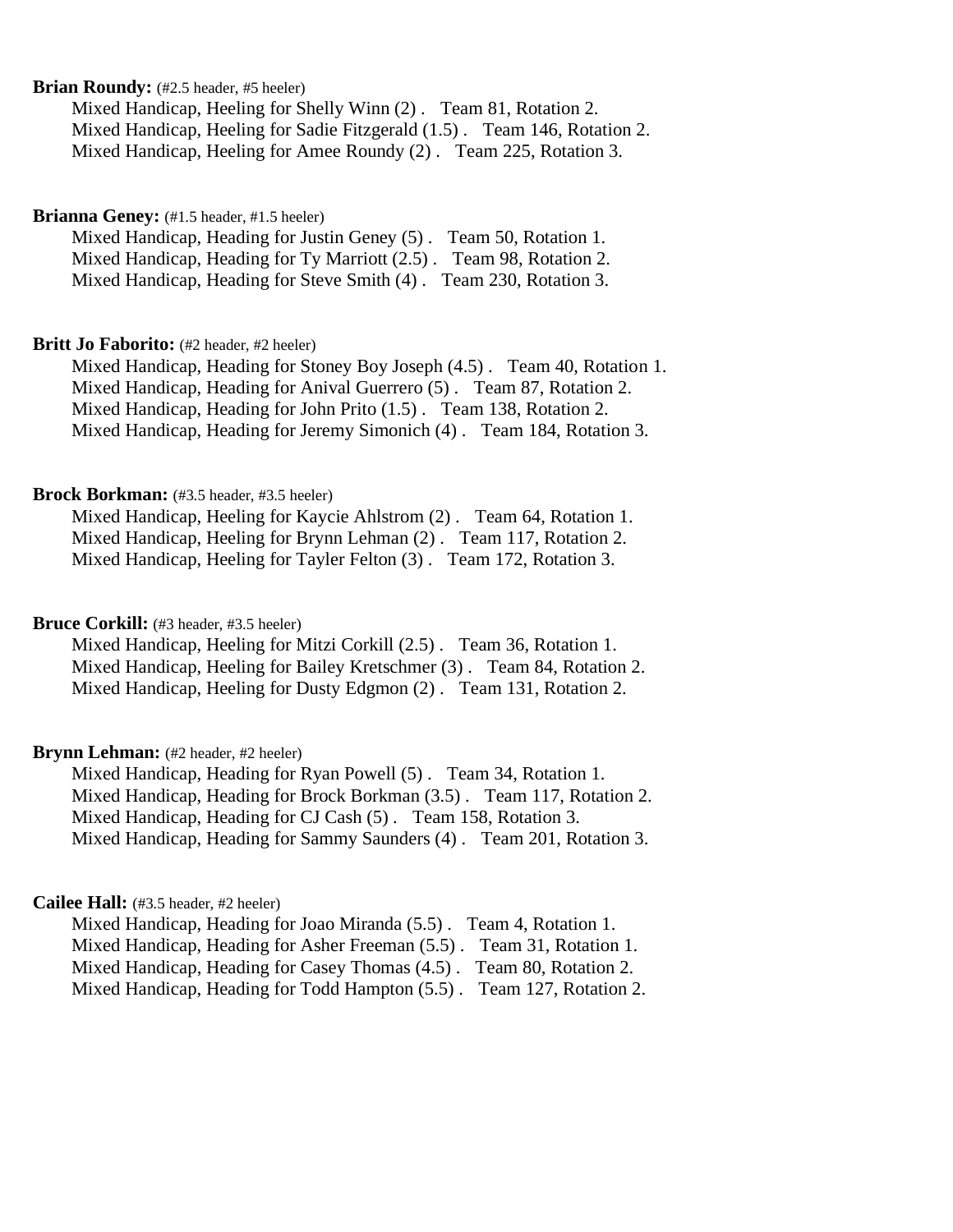## **Casera Silva:** (#1 header, #1 heeler)

Mixed Handicap, Heeling for Chris Awa (3) . Team 29, Rotation 1. Mixed Handicap, Heading for Kelly Medeiros (2.5) . Team 126, Rotation 2. Mixed Handicap, Heeling for Kelvin Medeiros (2.5) . Team 214, Rotation 3. Mixed Handicap, Heeling for Chaz Rita (3.5) . Team 236, Rotation 3.

#### **Casey Awbrey:** (#4.5 header, #5 heeler)

Mixed Handicap, Heeling for Kattie Wemple (2) . Team 30, Rotation 1. Mixed Handicap, Heeling for Molly Hepper (3) . Team 82, Rotation 2.

## **Casey Ladner:** (#3.5 header, #4.5 heeler)

Mixed Handicap, Heeling for Sammy Jo Duby (3) . Team 22, Rotation 1. Mixed Handicap, Heeling for Bayli Ladner (1.5) . Team 60, Rotation 1. Mixed Handicap, Heeling for Marti Anderson (3) . Team 102, Rotation 2. Mixed Handicap, Heeling for Kattie Wemple (2) . Team 154, Rotation 3.

#### **Casey Thomas:** (#4.5 header, #4.5 heeler)

Mixed Handicap, Heeling for Cailee Hall (3.5) . Team 80, Rotation 2. Mixed Handicap, Heeling for Amee Roundy (2) . Team 129, Rotation 2. Mixed Handicap, Heeling for Chloe Lambert (2) . Team 177, Rotation 3.

#### **Chad McDaniel:** (#4 header, #5 heeler)

Mixed Handicap, Heeling for Donna Nelson (2.5) . Team 68, Rotation 1. Mixed Handicap, Heeling for Kim Grubbs (3) . Team 208, Rotation 3.

## **Chance Kretschmer:** (#3.5 header, #3 heeler)

Mixed Handicap, Heeling for Jennifer Hucke (1.5) . Team 21, Rotation 1.

#### **Chase Helton:** (#4.5 header, #4.5 heeler)

| Mixed Handicap, Heeling for Brandy Joseph (2). Team 72, Rotation 1.   |  |
|-----------------------------------------------------------------------|--|
| Mixed Handicap, Heeling for Julie Harvey (2.5). Team 217, Rotation 3. |  |
| Mixed Handicap, Heeling for Joseyray Funk (3). Team 224, Rotation 3.  |  |
| Mixed Handicap, Heeling for Kalia Medeiros (2). Team 237, Rotation 3. |  |

## **Chaz Rita:** (#3.5 header, #3 heeler)

Mixed Handicap, Heeling for Tiana Gomes (1) . Team 116, Rotation 2. Mixed Handicap, Heeling for Laurie Ann Diego (1.5) . Team 150, Rotation 2. Mixed Handicap, Heading for Casera Silva (1) . Team 236, Rotation 3.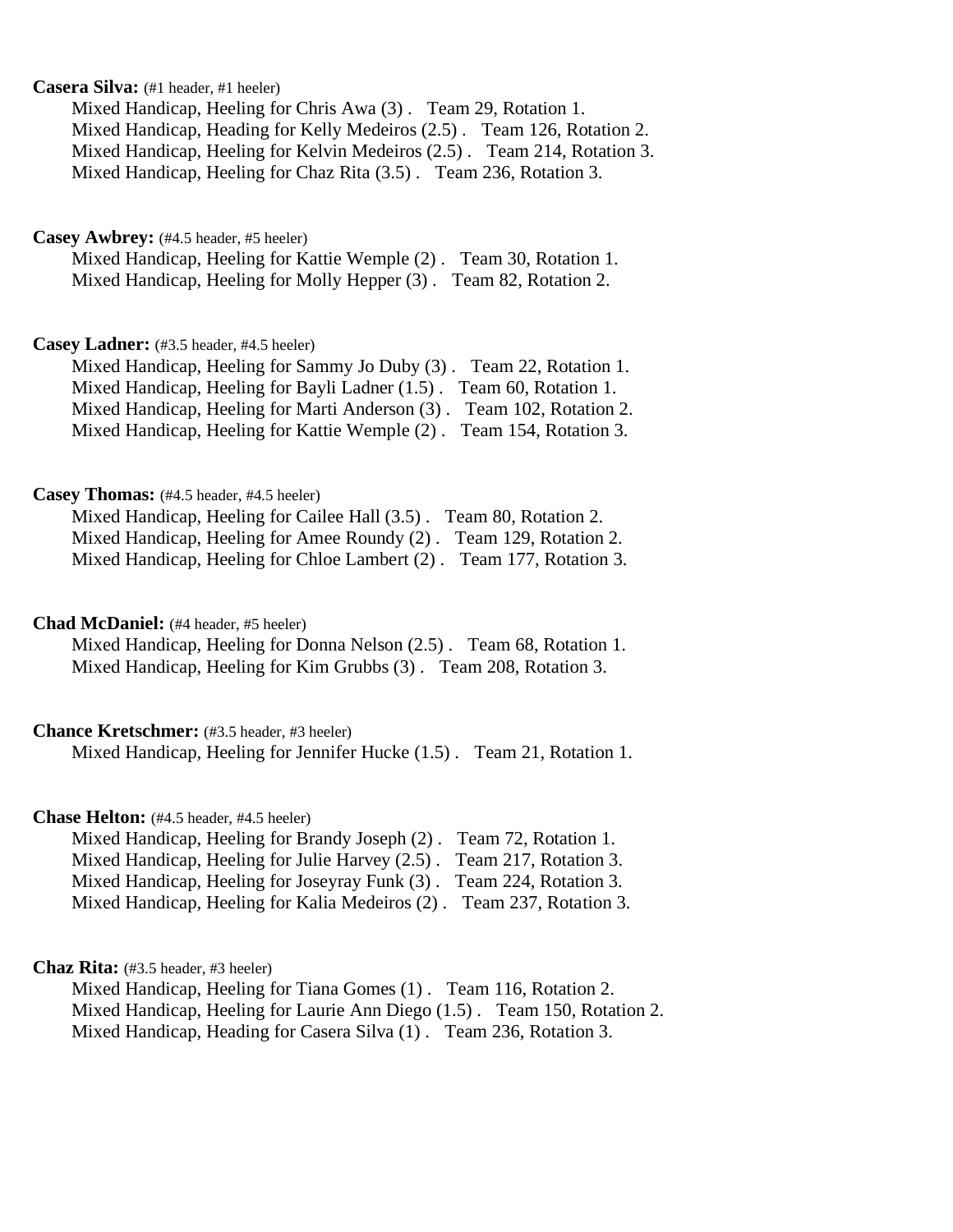## **Chelsey Bushnell:** (#3 header, #3 heeler)

Mixed Handicap, Heeling for Tanner Smith (4.5) . Team 25, Rotation 1. Mixed Handicap, Heeling for Ryder Winn (2.5) . Team 96, Rotation 2. Mixed Handicap, Heeling for Kelvin Medeiros (2.5) . Team 167, Rotation 3.

## **Cherisess Paige:** (#1 header, #1 heeler)

Mixed Handicap, Heading for Christian Drumheller (2) . Team 46, Rotation 1. Mixed Handicap, Heading for Terry Holliday (2.5) . Team 94, Rotation 2.

#### **Chloe Lambert:** (#2 header, #2 heeler)

Mixed Handicap, Heading for Travis Stewart (5) . Team 9, Rotation 1. Mixed Handicap, Heading for Jack Curry (4) . Team 76, Rotation 2. Mixed Handicap, Heading for Jake Ward (5) . Team 133, Rotation 2. Mixed Handicap, Heading for Casey Thomas (4.5) . Team 177, Rotation 3.

#### **Chris Awa:** (#3 header, #2 heeler)

Mixed Handicap, Heading for Casera Silva (1) . Team 29, Rotation 1.

#### **Christian Drumheller:** (#2.5 header, #2 heeler)

Mixed Handicap, Heeling for Cherisess Paige (1) . Team 46, Rotation 1.

## **Cindy Maddalena:** (#1.5 header, #1.5 heeler)

Mixed Handicap, Heading for Mark Lee (3.5) . Team 12, Rotation 1. Mixed Handicap, Heading for Hank Curry (3) . Team 53, Rotation 1. Mixed Handicap, Heading for Noah Williams (4.5) . Team 192, Rotation 3.

#### **CJ Cash:** (#5 header, #5 heeler)

Mixed Handicap, Heeling for Brynn Lehman (2) . Team 158, Rotation 3. Mixed Handicap, Heeling for Kamish Wagner (2) . Team 199, Rotation 3.

#### **Clayton Brown:** (#2.5 header, #2.5 heeler)

Mixed Handicap, Heeling for Nadene Berryessa (1.5) . Team 152, Rotation 3. Mixed Handicap, Heeling for Adena Gonzalez (1.5) . Team 218, Rotation 3.

#### **Clint Felton:** (#3.5 header, #4.5 heeler)

Mixed Handicap, Heeling for Jeanne Gieck (2) . Team 101, Rotation 2. Mixed Handicap, Heeling for Tayler Felton (3) . Team 122, Rotation 2.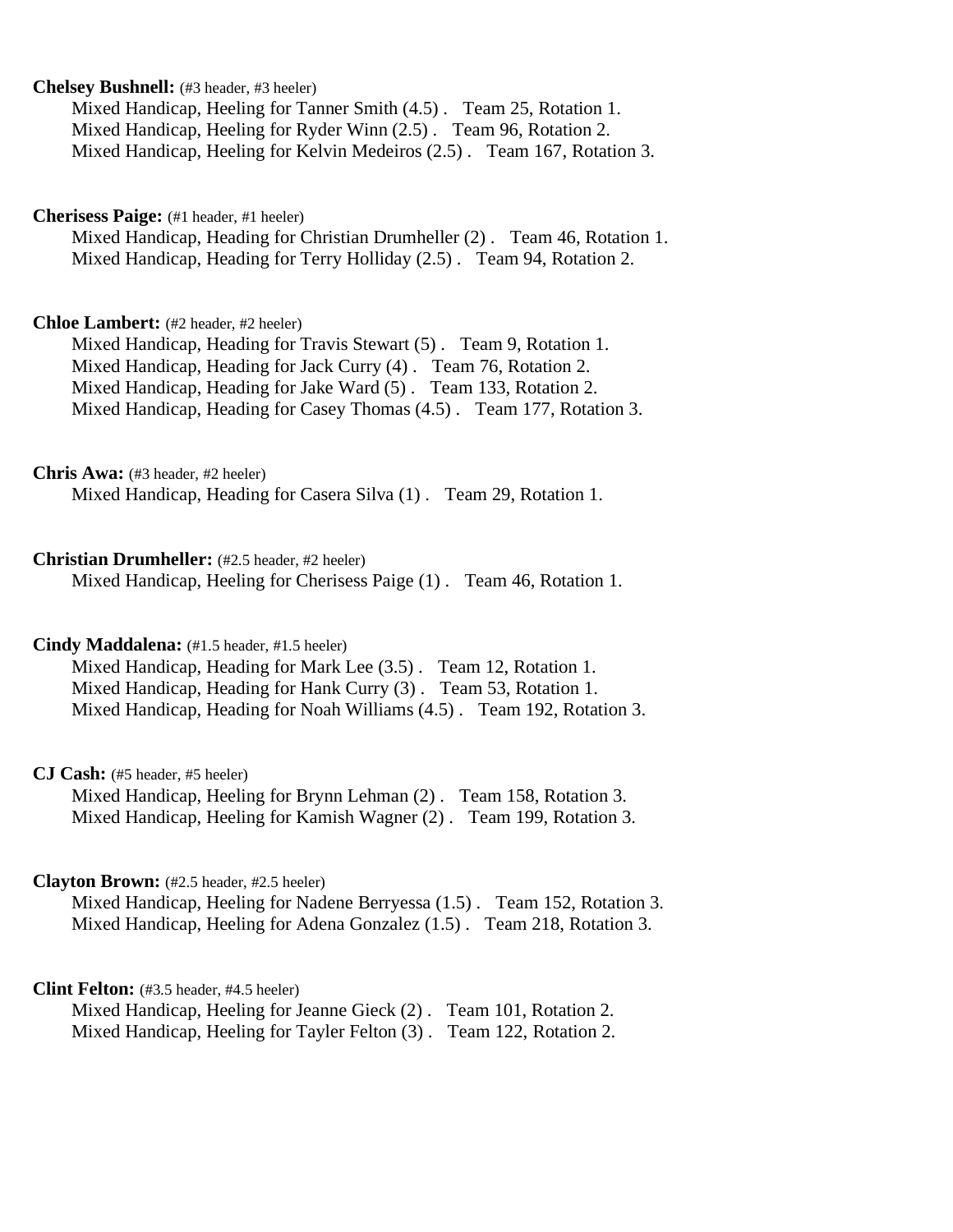**Cole Dodds:** (#4 header, #4 heeler)

Mixed Handicap, Heeling for Darcie Stewart (2) . Team 99, Rotation 2. Mixed Handicap, Heeling for Sydney Mayer (1.5) . Team 234, Rotation 3.

**Cora Nordby:** (#1 header, #1 heeler)

Mixed Handicap, Heading for Duke Nordby (1.5) . Team 147, Rotation 2.

#### Dan Holland: (#4 header, #5.5 heeler)

Mixed Handicap, Heeling for Jeanne Gieck (2) . Team 57, Rotation 1. Mixed Handicap, Heeling for Loralee McKoen (3) . Team 157, Rotation 3. Mixed Handicap, Heeling for Marti Anderson (3) . Team 229, Rotation 3.

### **Dani Dowton:** (#2.5 header, #2.5 heeler)

Mixed Handicap, Heading for Paul Dunn (4.5) . Team 70, Rotation 1. Mixed Handicap, Heading for Zalin Arritola (5) . Team 111, Rotation 2. Mixed Handicap, Heading for Sammy Saunders (4) . Team 161, Rotation 3. Mixed Handicap, Heading for Ryan Powell (5) . Team 202, Rotation 3.

#### **Daniel Green:** (#6 header, #5.5 heeler)

Mixed Handicap, Heeling for Rylee George (3) . Team 77, Rotation 2. Mixed Handicap, Heeling for Taylor Bennett (2) . Team 209, Rotation 3.

Danye Archuleta: (#1 header, #1 heeler)

Mixed Handicap, Heeling for Todd McWilliams (3) . Team 47, Rotation 1. Mixed Handicap, Heeling for Terynn Archuleta (3.5) . Team 194, Rotation 3.

## Darcie Stewart: (#2 header, #2 heeler)

Mixed Handicap, Heading for Bill Finks (6) . Team 11, Rotation 1. Mixed Handicap, Heading for Travis Stewart (5) . Team 51, Rotation 1. Mixed Handicap, Heading for Cole Dodds (4) . Team 99, Rotation 2. Mixed Handicap, Heading for Steve Smith (4) . Team 226, Rotation 3.

#### **David Edgmon:** (#3 header, #3.5 heeler)

Mixed Handicap, Heeling for Misty Perry (2.5) . Team 92, Rotation 2. Mixed Handicap, Heeling for Dusty Edgmon (2) . Team 240, Rotation 3.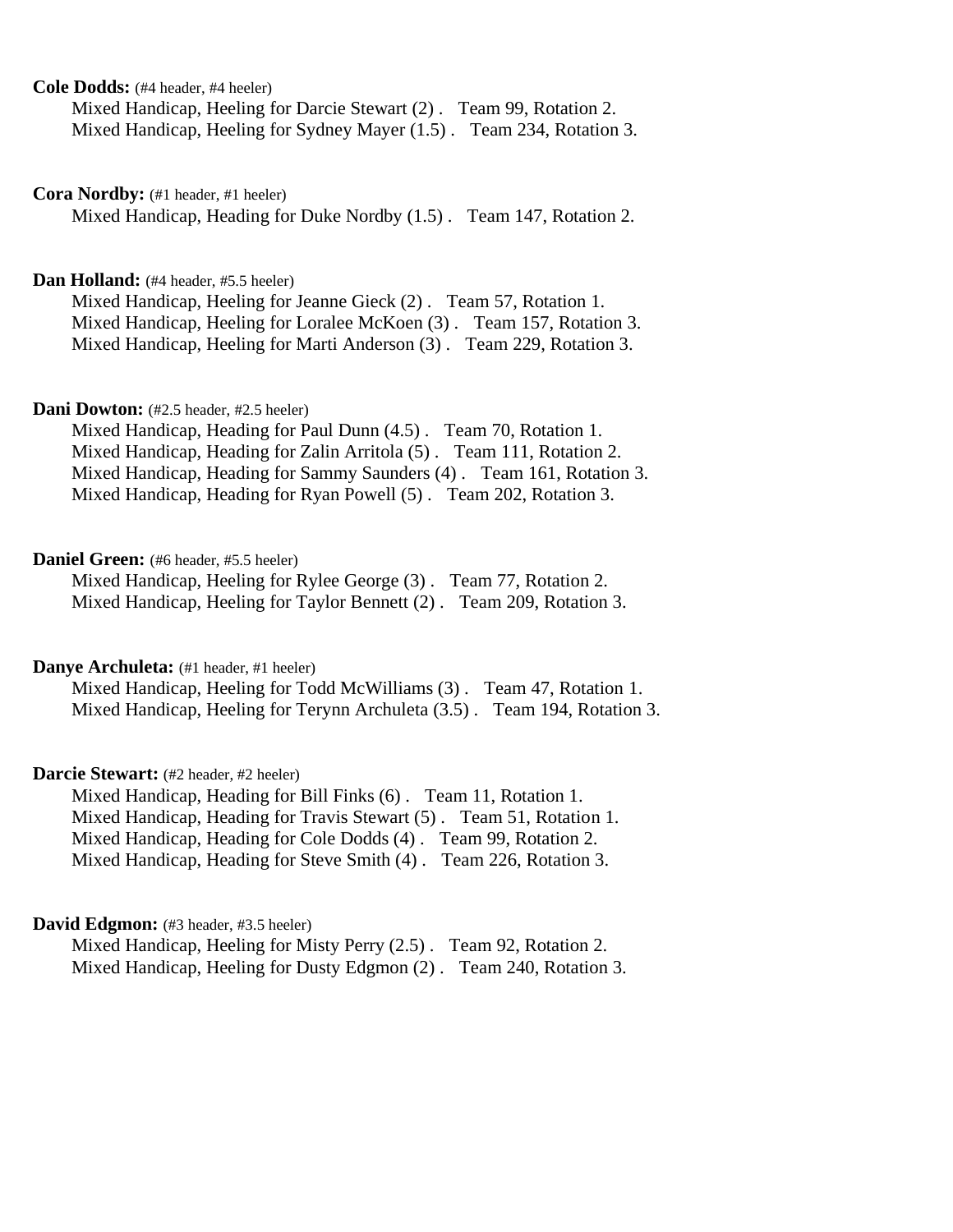## **Denise VonTour:** (#2.5 header, #2.5 heeler)

Mixed Handicap, Heading for Anival Guerrero (5) . Team 15, Rotation 1. Mixed Handicap, Heading for Ethan Awa (5) . Team 69, Rotation 1. Mixed Handicap, Heading for Jeremy Simonich (4) . Team 139, Rotation 2. Mixed Handicap, Heading for Stoney Boy Joseph (4.5) . Team 197, Rotation 3.

#### **Devon McDaniel:** (#4 header, #3.5 heeler)

Mixed Handicap, Heeling for Bayli Ladner (1.5) . Team 19, Rotation 1. Mixed Handicap, Heeling for Kallie Foust (1.5) . Team 90, Rotation 2. Mixed Handicap, Heeling for Kim Grubbs (3) . Team 144, Rotation 2.

#### **Donna Nelson:** (#2.5 header, #1.5 heeler)

Mixed Handicap, Heading for Jeff Gieck (3.5) . Team 14, Rotation 1. Mixed Handicap, Heading for Chad McDaniel (5) . Team 68, Rotation 1. Mixed Handicap, Heading for Ryan Powell (5) . Team 119, Rotation 2. Mixed Handicap, Heading for Paul Dunn (4.5) . Team 170, Rotation 3.

#### Duke Nordby: (#1.5 header, #1.5 heeler)

Mixed Handicap, Heeling for Cora Nordby (1) . Team 147, Rotation 2.

## **Dusty Bravos:** (#4 header, #5.5 heeler)

Mixed Handicap, Heeling for Kalia Medeiros (2) . Team 62, Rotation 1. Mixed Handicap, Heeling for Brandy Joseph (2) . Team 165, Rotation 3.

### **Dusty Edgmon:** (#2 header, #2 heeler)

Mixed Handicap, Heading for Bruce Corkill (3.5) . Team 131, Rotation 2. Mixed Handicap, Heading for Jack Curry (4) . Team 181, Rotation 3. Mixed Handicap, Heading for Tommy Lee (4.5) . Team 219, Rotation 3. Mixed Handicap, Heading for David Edgmon (3.5) . Team 240, Rotation 3.

## **Easton Foust:** (#2.5 header, #3 heeler)

Mixed Handicap, Heeling for Kallie Foust (1.5) . Team 141, Rotation 2.

## Erin Archuleta: (#1.5 header, #1.5 heeler)

Mixed Handicap, Heading for Jace Harry (1.5) . Team 38, Rotation 1. Mixed Handicap, Heading for Tanner Smith (4.5) . Team 85, Rotation 2. Mixed Handicap, Heading for Terynn Archuleta (2.5) . Team 136, Rotation 2.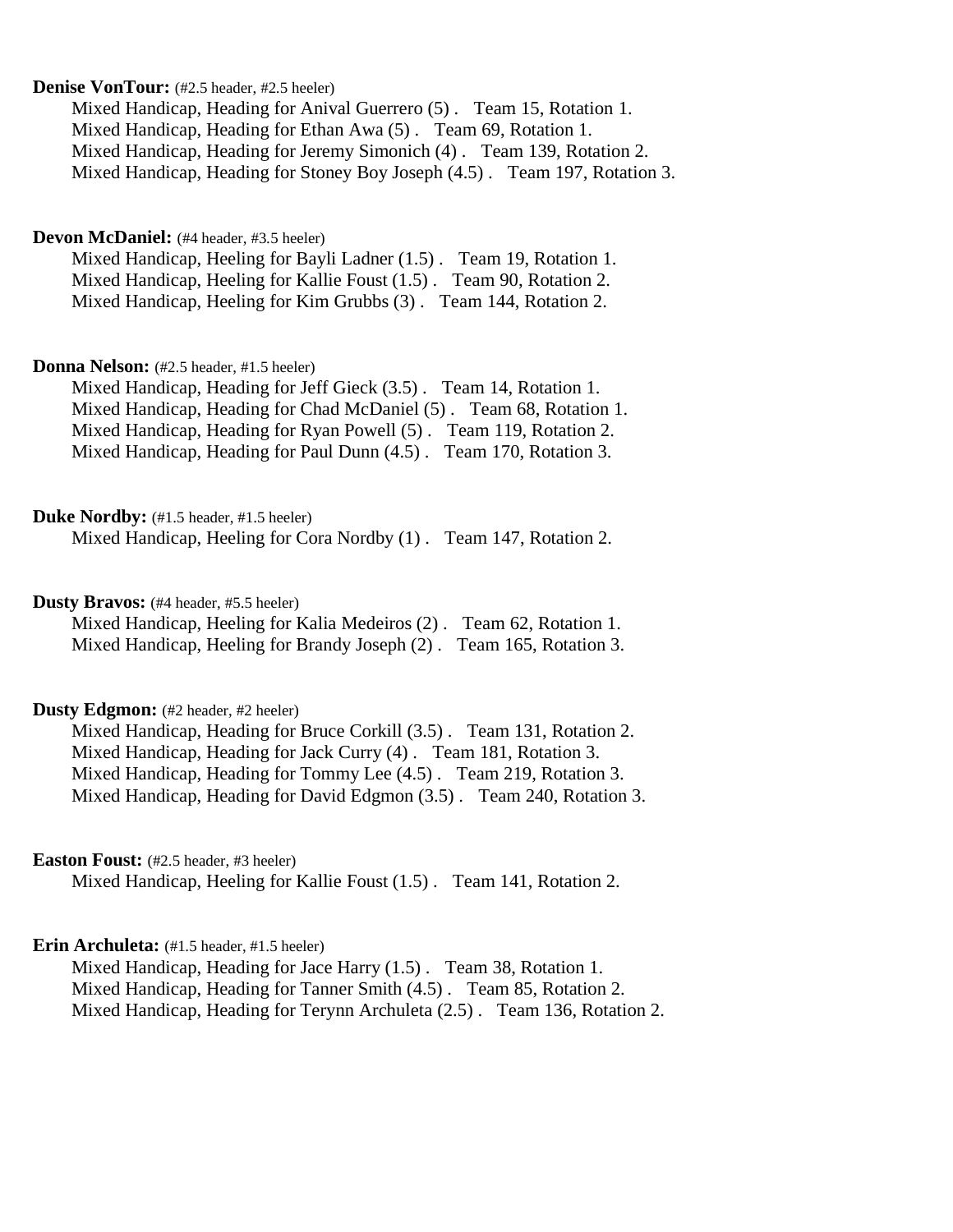## **Ethan Awa:** (#3 header, #5 heeler)

Mixed Handicap, Heeling for Denise VonTour (2.5) . Team 69, Rotation 1. Mixed Handicap, Heeling for Kalia Medeiros (2) . Team 166, Rotation 3. Mixed Handicap, Heeling for Nahea Aguiar (1) . Team 243, Rotation 3.

**Ethan Garcia:** (#3.5 header, #4 heeler)

Mixed Handicap, Heeling for Julie Harvey (2.5) . Team 106, Rotation 2.

**Evan Bennett:** (#1.5 header, #1.5 heeler)

Mixed Handicap, Heeling for Taylor Bennett (2) . Team 18, Rotation 1.

**Frank Perez:** (#4 header, #5 heeler)

Mixed Handicap, Heeling for Sandy Perez (2.5) . Team 100, Rotation 2. Mixed Handicap, Heeling for Karen Dias (3) . Team 186, Rotation 3.

## Garrett Jepson: (#4 header, #5 heeler)

| Mixed Handicap, Heeling for Tayler Felton (3). Team 44, Rotation 1.  |  |
|----------------------------------------------------------------------|--|
| Mixed Handicap, Heeling for Mattie Johns (2.5). Team 91, Rotation 2. |  |
| Mixed Handicap, Heeling for Joseyray Funk (3). Team 143, Rotation 2. |  |

#### Gary Hepper: (#4 header, #5 heeler)

Mixed Handicap, Heeling for Loralee McKoen (3) . Team 35, Rotation 1. Mixed Handicap, Heeling for Kattie Wemple (2) . Team 103, Rotation 2. Mixed Handicap, Heeling for Molly Hepper (3) . Team 156, Rotation 3. Mixed Handicap, Heeling for Bayli Ladner (1.5) . Team 203, Rotation 3.

#### **Griff Ahlstrom:** (#3 header, #4 heeler)

Mixed Handicap, Heeling for Kaycie Ahlstrom (2) . Team 26, Rotation 1. Mixed Handicap, Heeling for Sadie Fitzgerald (1.5) . Team 54, Rotation 1.

#### Hank Curry: (#3 header, #3 heeler)

Mixed Handicap, Heeling for Cindy Maddalena (1.5) . Team 53, Rotation 1. Mixed Handicap, Heeling for Abby Mitchell (2.5) . Team 145, Rotation 2.

#### Howard Hutchings: (#3.5 header, #3 heeler)

Mixed Handicap, Heeling for Sadie Fitzgerald (1.5) . Team 191, Rotation 3.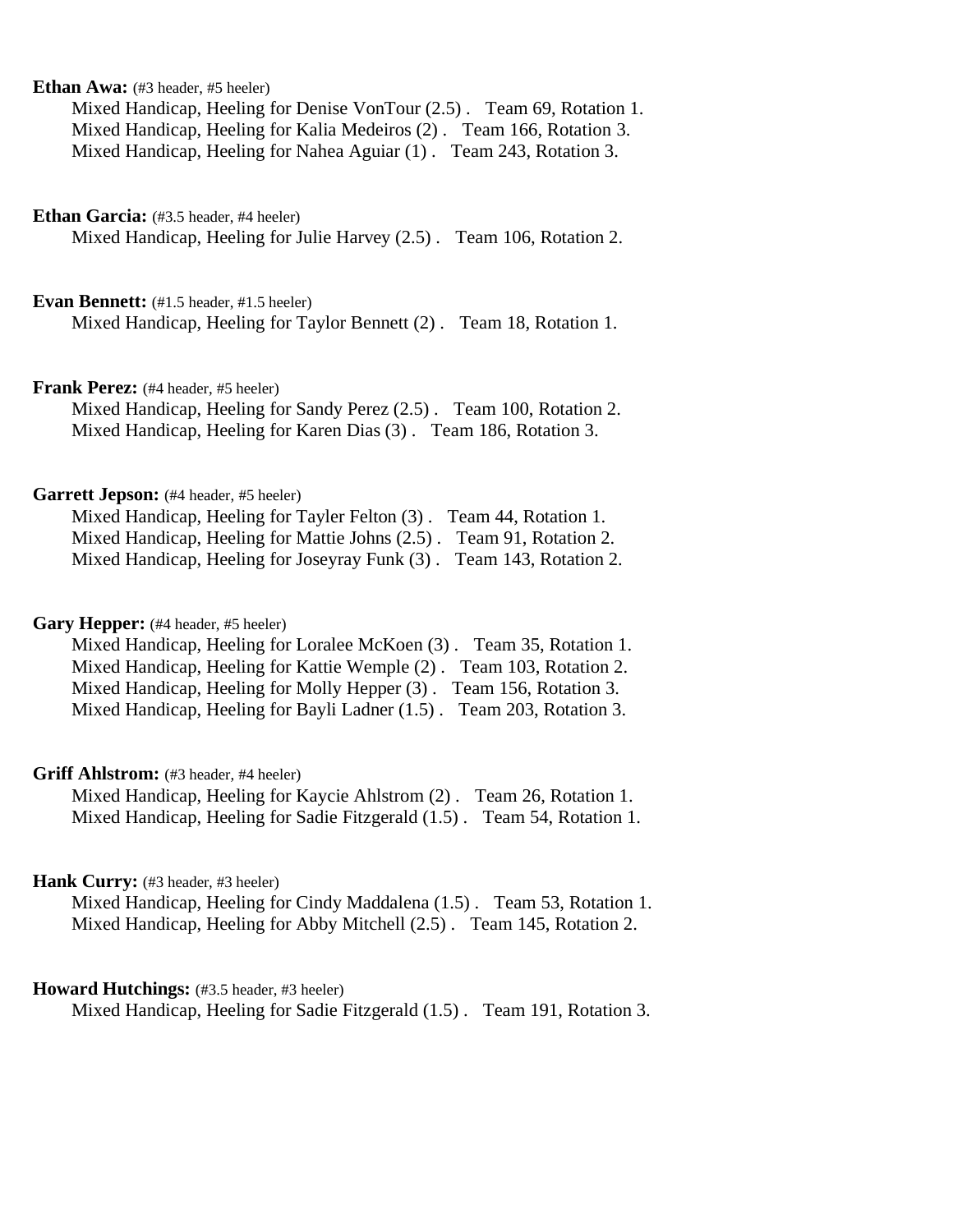**Jace Harry:** (#1.5 header, #1.5 heeler) Mixed Handicap, Heeling for Erin Archuleta (1.5) . Team 38, Rotation 1.

**Jack Curry:** (#4 header, #4 heeler)

Mixed Handicap, Heeling for Chloe Lambert (2) . Team 76, Rotation 2. Mixed Handicap, Heeling for Dusty Edgmon (2) . Team 181, Rotation 3. Mixed Handicap, Heeling for Abby Mitchell (2.5) . Team 231, Rotation 3.

**Jack Hansen:** (#1 header, #1 heeler)

Mixed Handicap, Heeling for Kelly Horgan (1.5) . Team 223, Rotation 3.

**Jake Ward:** (#4.5 header, #5 heeler)

| Mixed Handicap, Heeling for Nora Hunt Lee (3). Team 75, Rotation 1.   |  |
|-----------------------------------------------------------------------|--|
| Mixed Handicap, Heeling for Chloe Lambert (2). Team 133, Rotation 2.  |  |
| Mixed Handicap, Heeling for Mattie Johns (2.5). Team 187, Rotation 3. |  |

#### **James P. Adams:** (#2 header, #2 heeler)

Mixed Handicap, Heeling for Taylor Adams (1.5) . Team 41, Rotation 1.

## **Jason Duby:** (#4.5 header, #6 heeler)

Mixed Handicap, Heeling for Whitney Mitchell (2.5) . Team 39, Rotation 1. Mixed Handicap, Heeling for Sammy Jo Duby (3) . Team 112, Rotation 2. Mixed Handicap, Heeling for Bayli Ladner (1.5). Team 163, Rotation 3. Mixed Handicap, Heeling for Loralee McKoen (3) . Team 210, Rotation 3.

## **Jeanne Gieck:** (#2 header, #2 heeler)

Mixed Handicap, Heading for Ryan Powell (5) . Team 1, Rotation 1. Mixed Handicap, Heading for Dan Holland (5.5) . Team 57, Rotation 1. Mixed Handicap, Heading for Clint Felton (4.5) . Team 101, Rotation 2. Mixed Handicap, Heading for Jeff Gieck (3.5) . Team 159, Rotation 3.

## **Jeff Gieck:** (#3 header, #3.5 heeler)

Mixed Handicap, Heeling for Donna Nelson (2.5) . Team 14, Rotation 1. Mixed Handicap, Heeling for Marti Anderson (3) . Team 56, Rotation 1. Mixed Handicap, Heeling for Jeanne Gieck (2) . Team 159, Rotation 3. Mixed Handicap, Heeling for Molly Hepper (3) . Team 200, Rotation 3.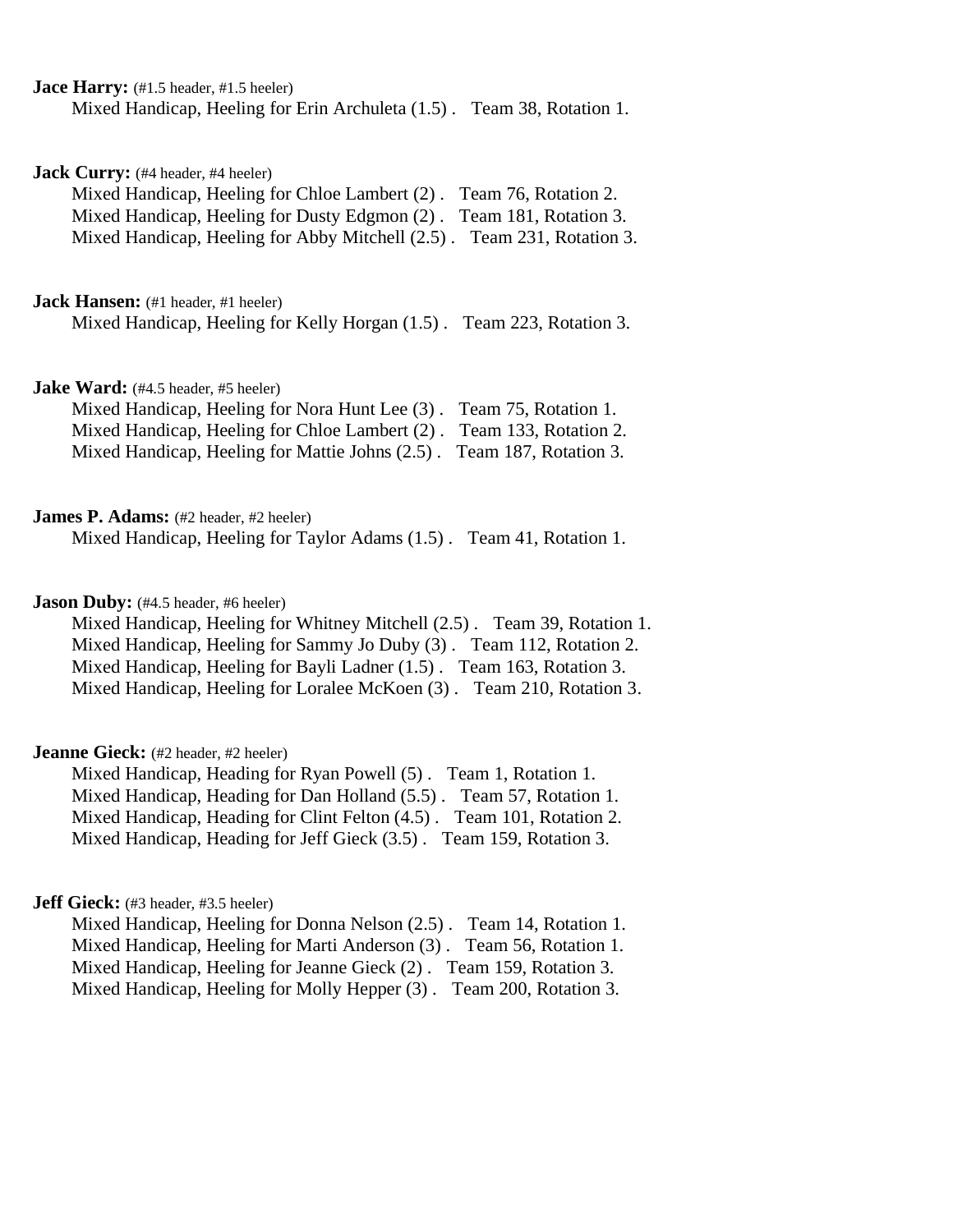## **Jeff Sparrowk:** (#4 header, #4 heeler)

Mixed Handicap, Heeling for Molly Sparrowk (2) . Team 155, Rotation 3. Mixed Handicap, Heeling for Julie Harvey (2.5) . Team 233, Rotation 3.

#### **Jennifer Hucke:** (#1.5 header, #1.5 heeler)

Mixed Handicap, Heading for Chance Kretschmer (3) . Team 21, Rotation 1. Mixed Handicap, Heading for Mark Lee (3.5) . Team 74, Rotation 1. Mixed Handicap, Heading for Kenny Rhodes (2.5) . Team 123, Rotation 2.

#### **Jeremy Simonich:** (#4 header, #4 heeler)

Mixed Handicap, Heeling for Denise VonTour (2.5) . Team 139, Rotation 2. Mixed Handicap, Heeling for Britt Jo Faborito (2) . Team 184, Rotation 3.

## **Jerritt Wagner:** (#3.5 header, #3.5 heeler)

Mixed Handicap, Heeling for Misty Perry (2.5) . Team 45, Rotation 1. Mixed Handicap, Heeling for Kamish Wagner (2) . Team 124, Rotation 2. Mixed Handicap, Heeling for Kaylei Davis (1) . Team 173, Rotation 3.

#### **Joao Miranda:** (#3.5 header, #5.5 heeler)

Mixed Handicap, Heeling for Cailee Hall (3.5) . Team 4, Rotation 1. Mixed Handicap, Heeling for Shelly Winn (2) . Team 132, Rotation 2. Mixed Handicap, Heeling for Amee Roundy (2) . Team 182, Rotation 3.

**John Prito:** (#1.5 header, #1.5 heeler)

Mixed Handicap, Heeling for Britt Jo Faborito (2) . Team 138, Rotation 2.

## John W. Miller: (#2 header, #2 heeler)

Mixed Handicap, Heeling for Adena Gonzalez (1.5) . Team 110, Rotation 2.

## **Joseyray Funk:** (#3 header, #2 heeler)

Mixed Handicap, Heading for Bill Finks (6) . Team 93, Rotation 2. Mixed Handicap, Heading for Garrett Jepson (5) . Team 143, Rotation 2. Mixed Handicap, Heading for Russell Funk (5.5) . Team 198, Rotation 3. Mixed Handicap, Heading for Chase Helton (4.5) . Team 224, Rotation 3.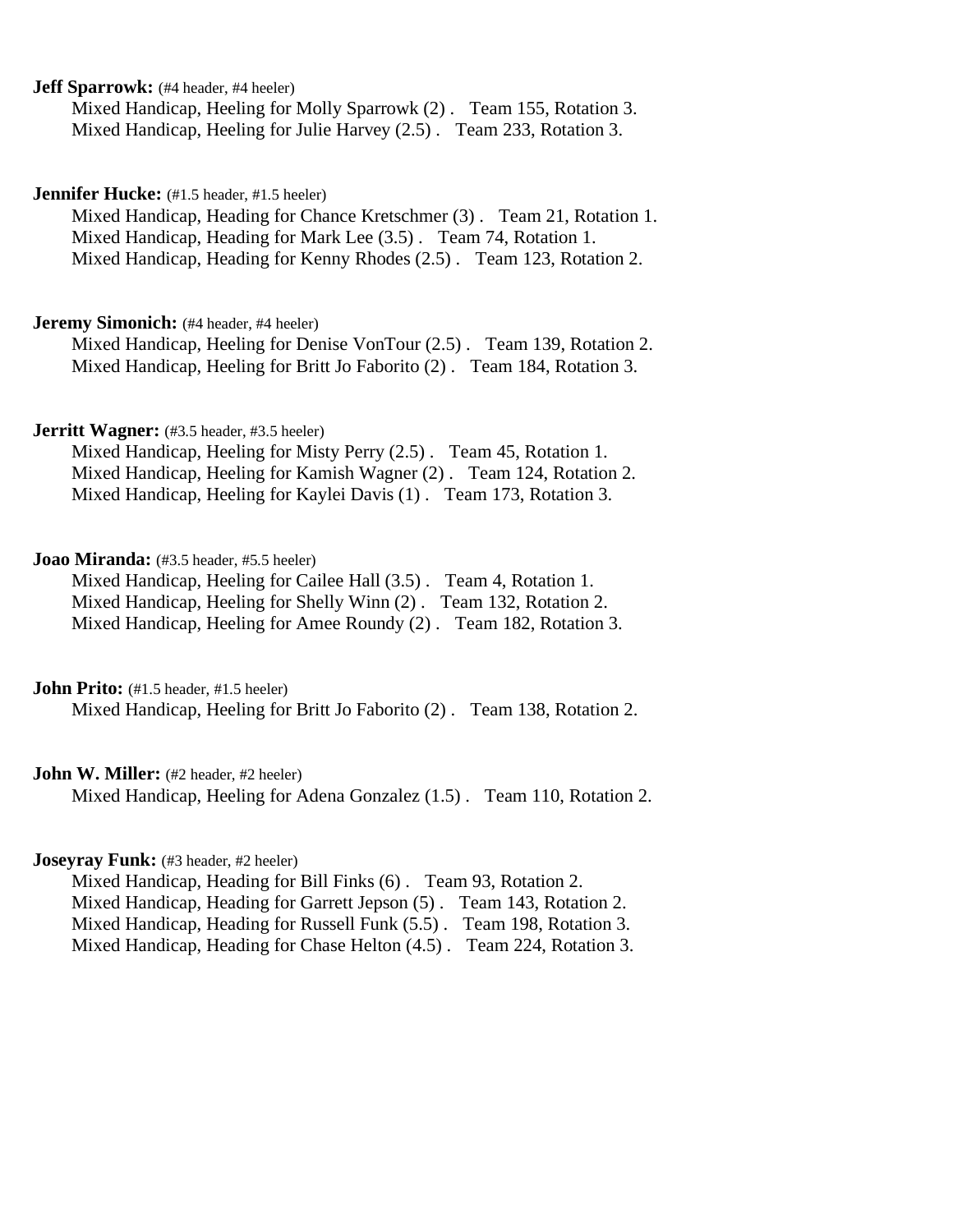## **Julie Harvey:** (#2.5 header, #1.5 heeler)

Mixed Handicap, Heading for Spencer Mitchell (6) . Team 23, Rotation 1. Mixed Handicap, Heading for Ethan Garcia (4) . Team 106, Rotation 2. Mixed Handicap, Heading for Chase Helton (4.5) . Team 217, Rotation 3. Mixed Handicap, Heading for Jeff Sparrowk (4) . Team 233, Rotation 3.

**Julie Wilkins:** (#2 header, #2 heeler)

Mixed Handicap, Heeling for Todd York (3.5) . Team 28, Rotation 1. Mixed Handicap, Heeling for Tristan Luther (4) . Team 185, Rotation 3.

**Justin Geney:** (#4 header, #5 heeler)

Mixed Handicap, Heeling for Austin Phillips (2) . Team 8, Rotation 1. Mixed Handicap, Heeling for Brianna Geney (1.5) . Team 50, Rotation 1.

#### **Kaley Schorovsky:** (#1 header, #1 heeler)

Mixed Handicap, Heading for Kyle Schorovsky (4) . Team 211, Rotation 3.

## **Kalia Medeiros:** (#2 header, #1.5 heeler)

Mixed Handicap, Heading for Dusty Bravos (5.5) . Team 62, Rotation 1. Mixed Handicap, Heading for Kelvin Medeiros (2.5) . Team 114, Rotation 2. Mixed Handicap, Heading for Ethan Awa (5) . Team 166, Rotation 3. Mixed Handicap, Heading for Chase Helton (4.5) . Team 237, Rotation 3.

### **Kallie Foust:** (#1.5 header, #1.5 heeler)

Mixed Handicap, Heading for Tommy Lee (4.5) . Team 42, Rotation 1. Mixed Handicap, Heading for Devon McDaniel (3.5) . Team 90, Rotation 2. Mixed Handicap, Heading for Easton Foust (3) . Team 141, Rotation 2.

#### **Kamish Wagner:** (#2 header, #2 heeler)

Mixed Handicap, Heading for Bobby Roberts (4.5) . Team 24, Rotation 1. Mixed Handicap, Heading for Will Cowden (5) . Team 61, Rotation 1. Mixed Handicap, Heading for Jerritt Wagner (3.5) . Team 124, Rotation 2. Mixed Handicap, Heading for CJ Cash (5) . Team 199, Rotation 3.

## **Karen Dias:** (#3 header, #2 heeler)

Mixed Handicap, Heading for Kevin Dias (3.5) . Team 7, Rotation 1. Mixed Handicap, Heading for Todd Hampton (5.5) . Team 66, Rotation 1. Mixed Handicap, Heading for Anselmo Ramirez (5) . Team 104, Rotation 2. Mixed Handicap, Heading for Frank Perez (5) . Team 186, Rotation 3.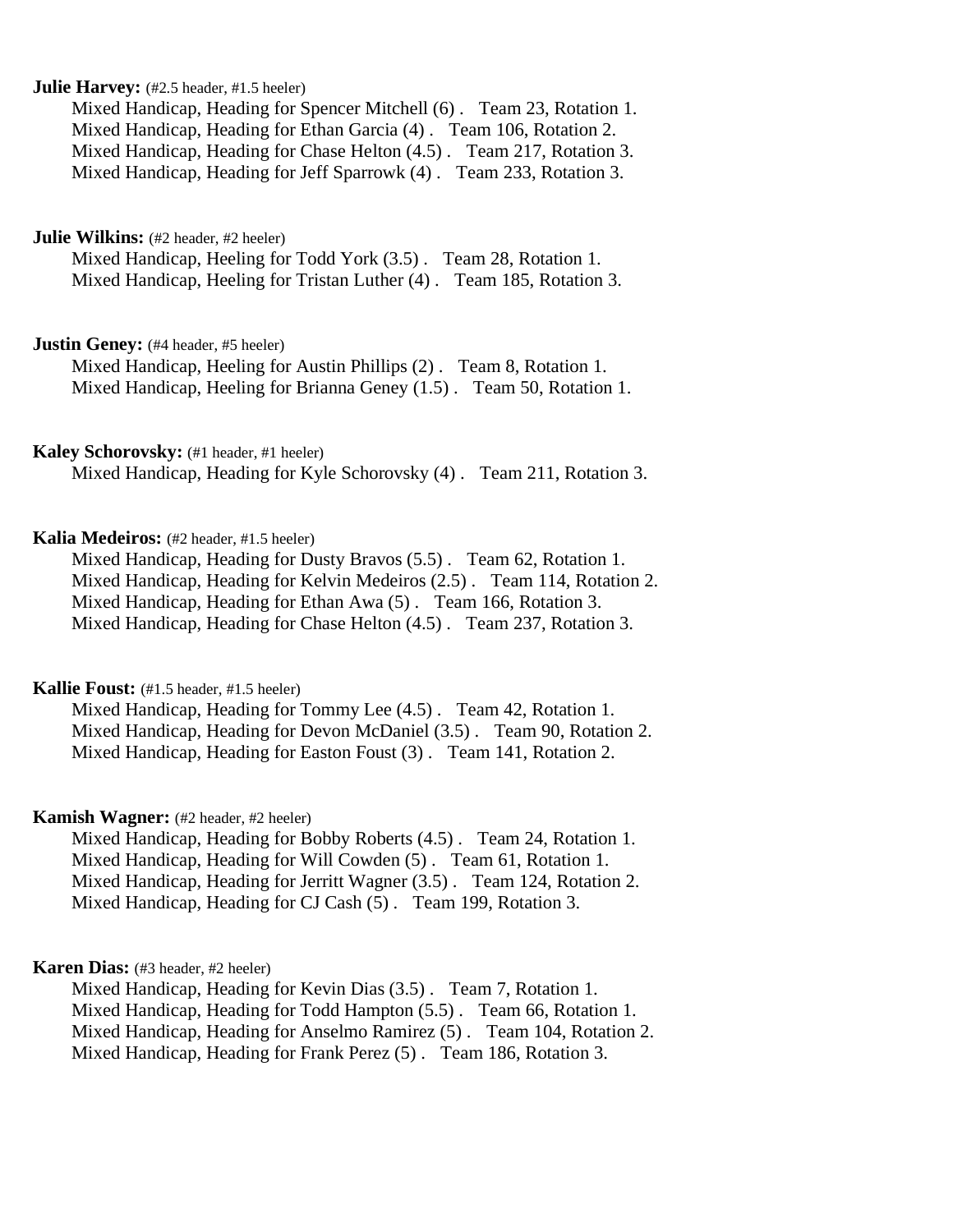## **Kattie Wemple:** (#2 header, #2 heeler)

Mixed Handicap, Heading for Casey Awbrey (5) . Team 30, Rotation 1. Mixed Handicap, Heading for Gary Hepper (5) . Team 103, Rotation 2. Mixed Handicap, Heading for Casey Ladner (4.5) . Team 154, Rotation 3.

## **Kaycie Ahlstrom:** (#2 header, #1.5 heeler)

Mixed Handicap, Heading for Griff Ahlstrom (4) . Team 26, Rotation 1. Mixed Handicap, Heading for Brock Borkman (3.5) . Team 64, Rotation 1. Mixed Handicap, Heading for Scott Lauaki (3.5) . Team 153, Rotation 3. Mixed Handicap, Heading for Matt Liston (5.5) . Team 189, Rotation 3.

#### **Kaylei Davis:** (#1 header, #1 heeler)

Mixed Handicap, Heading for Jerritt Wagner (3.5) . Team 173, Rotation 3.

#### **Kellsea Medeiros:** (#1 header, #1 heeler)

Mixed Handicap, Heading for Kelvin Medeiros (2.5) . Team 33, Rotation 1.

## **Kelly Horgan:** (#1.5 header, #1.5 heeler)

Mixed Handicap, Heading for Anthony Gonzales (1.5) . Team 107, Rotation 2. Mixed Handicap, Heading for Jack Hansen (1) . Team 223, Rotation 3.

#### **Kelly Medeiros:** (#2 header, #2.5 heeler)

Mixed Handicap, Heeling for Nahea Aguiar (1) . Team 71, Rotation 1. Mixed Handicap, Heeling for Casera Silva (1) . Team 126, Rotation 2.

## **Kelvin Medeiros:** (#2.5 header, #2.5 heeler)

Mixed Handicap, Heeling for Kellsea Medeiros (1) . Team 33, Rotation 1. Mixed Handicap, Heeling for Kalia Medeiros (2) . Team 114, Rotation 2. Mixed Handicap, Heading for Chelsey Bushnell (3) . Team 167, Rotation 3. Mixed Handicap, Heading for Casera Silva (1) . Team 214, Rotation 3.

#### **Kenny Rhodes:** (#3 header, #2.5 heeler)

Mixed Handicap, Heeling for Nadene Berryessa (1.5) . Team 63, Rotation 1. Mixed Handicap, Heeling for Jennifer Hucke (1.5) . Team 123, Rotation 2.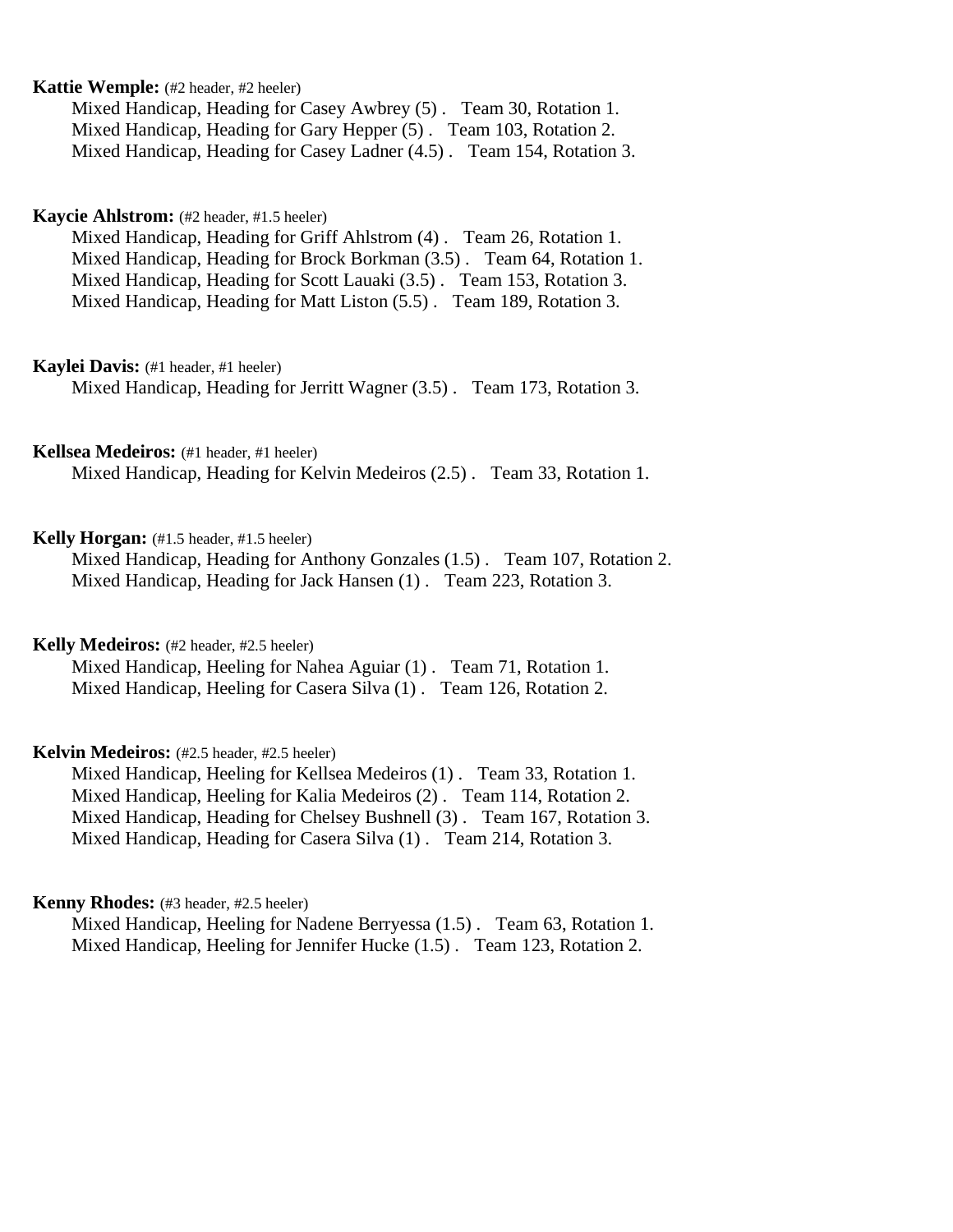## **Kevin Dias:** (#3.5 header, #3.5 heeler)

Mixed Handicap, Heeling for Karen Dias (3) . Team 7, Rotation 1. Mixed Handicap, Heeling for Sandy Perez (2.5) . Team 174, Rotation 3. Mixed Handicap, Heeling for Nannette DeGough (1.5) . Team 228, Rotation 3.

### **Kim Grubbs:** (#3 header, #3 heeler)

Mixed Handicap, Heading for Sammy Saunders (4) . Team 67, Rotation 1. Mixed Handicap, Heading for Devon McDaniel (3.5) . Team 144, Rotation 2. Mixed Handicap, Heading for Chad McDaniel (5) . Team 208, Rotation 3.

#### **Kyle Schorovsky:** (#4.5 header, #4 heeler)

Mixed Handicap, Heeling for Kaley Schorovsky (1) . Team 211, Rotation 3.

## Laurie Ann Diego: (#1.5 header, #1.5 heeler)

Mixed Handicap, Heading for Chaz Rita (3) . Team 150, Rotation 2. Mixed Handicap, Heading for Levi Rita (2.5) . Team 190, Rotation 3. Mixed Handicap, Heading for Tucker Gomes (2) . Team 216, Rotation 3. Mixed Handicap, Heading for Robert Rita (2.5) . Team 244, Rotation 3.

#### Leslie Davenport: (#2 header, #2 heeler)

Mixed Handicap, Heading for Monty Crist (5) . Team 79, Rotation 2. Mixed Handicap, Heading for Tanner Smith (4.5) . Team 151, Rotation 3. Mixed Handicap, Heading for Tucker Alexander (3) . Team 212, Rotation 3. Mixed Handicap, Heading for Anselmo Ramirez (5) . Team 239, Rotation 3.

#### Levi Rita: (#3 header, #2.5 heeler)

Mixed Handicap, Heeling for Tiana Gomes (1) . Team 32, Rotation 1. Mixed Handicap, Heeling for Laurie Ann Diego (1.5) . Team 190, Rotation 3.

#### Loralee McKoen: (#3 header, #2 heeler)

Mixed Handicap, Heading for Gary Hepper (5) . Team 35, Rotation 1. Mixed Handicap, Heading for Quade Patzke (5.5) . Team 105, Rotation 2. Mixed Handicap, Heading for Dan Holland (5.5) . Team 157, Rotation 3. Mixed Handicap, Heading for Jason Duby (6) . Team 210, Rotation 3.

#### **Mark Lee:** (#3.5 header, #3.5 heeler)

Mixed Handicap, Heeling for Cindy Maddalena (1.5) . Team 12, Rotation 1. Mixed Handicap, Heeling for Jennifer Hucke (1.5) . Team 74, Rotation 1.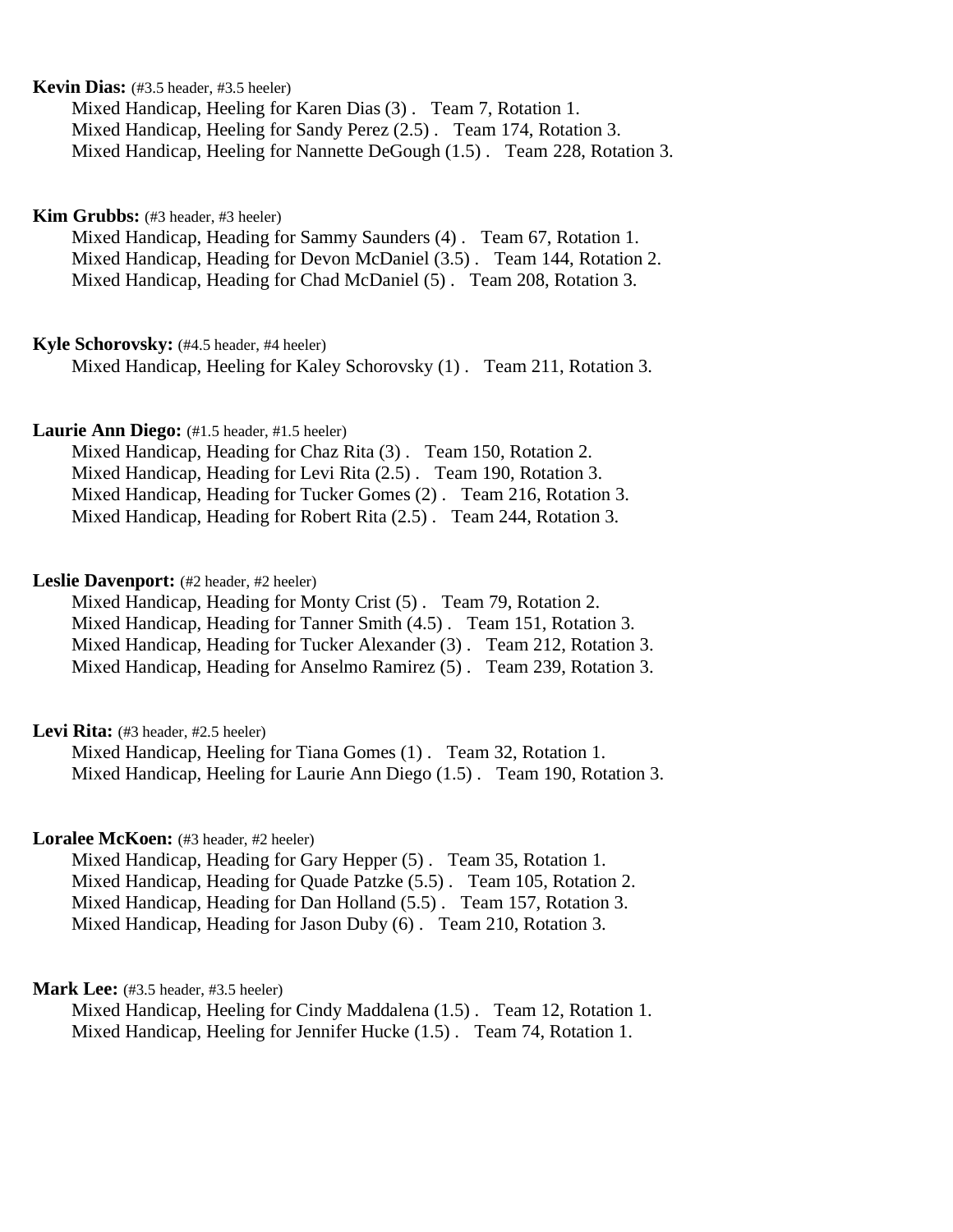#### **Marti Anderson:** (#3 header, #2 heeler)

Mixed Handicap, Heading for Jeff Gieck (3.5) . Team 56, Rotation 1. Mixed Handicap, Heading for Casey Ladner (4.5) . Team 102, Rotation 2. Mixed Handicap, Heading for Brayden Schmidt (5.5) . Team 160, Rotation 3. Mixed Handicap, Heading for Dan Holland (5.5) . Team 229, Rotation 3.

#### **Matt Hussman:** (#4.5 header, #4.5 heeler)

Mixed Handicap, Heeling for Abby Mitchell (2.5) . Team 78, Rotation 2.

#### **Matt Liston:** (#3 header, #5.5 heeler)

Mixed Handicap, Heeling for Kaycie Ahlstrom (2) . Team 189, Rotation 3. Mixed Handicap, Heeling for Shelly Winn (2) . Team 227, Rotation 3. Mixed Handicap, Heeling for Amee Roundy (2) . Team 235, Rotation 3.

## **Mattie Johns:** (#2.5 header, #2.5 heeler)

Mixed Handicap, Heading for Mike Johns (5) . Team 13, Rotation 1. Mixed Handicap, Heading for Garrett Jepson (5) . Team 91, Rotation 2. Mixed Handicap, Heading for Russell Funk (5.5) . Team 142, Rotation 2. Mixed Handicap, Heading for Jake Ward (5) . Team 187, Rotation 3.

#### **McKenna Wood:** (#2.5 header, #1.5 heeler)

Mixed Handicap, Heading for Todd Hampton (5.5) . Team 37, Rotation 1. Mixed Handicap, Heading for Will Cowden (5) . Team 113, Rotation 2. Mixed Handicap, Heading for Anselmo Ramirez (5) . Team 168, Rotation 3. Mixed Handicap, Heading for Tanner Smith (4.5) . Team 206, Rotation 3.

## **Mike Johns:** (#4 header, #5 heeler)

Mixed Handicap, Heeling for Mattie Johns (2.5) . Team 13, Rotation 1. Mixed Handicap, Heeling for Bailey Kretschmer (3) . Team 135, Rotation 2.

## **Misty Perry:** (#2.5 header, #2.5 heeler)

Mixed Handicap, Heading for Jerritt Wagner (3.5) . Team 45, Rotation 1. Mixed Handicap, Heading for David Edgmon (3.5) . Team 92, Rotation 2.

## Mitzi Corkill: (#2.5 header, #2.5 heeler)

Mixed Handicap, Heading for Bruce Corkill (3.5) . Team 36, Rotation 1. Mixed Handicap, Heading for Noah Williams (4.5) . Team 83, Rotation 2. Mixed Handicap, Heading for Asher Freeman (5.5) . Team 134, Rotation 2.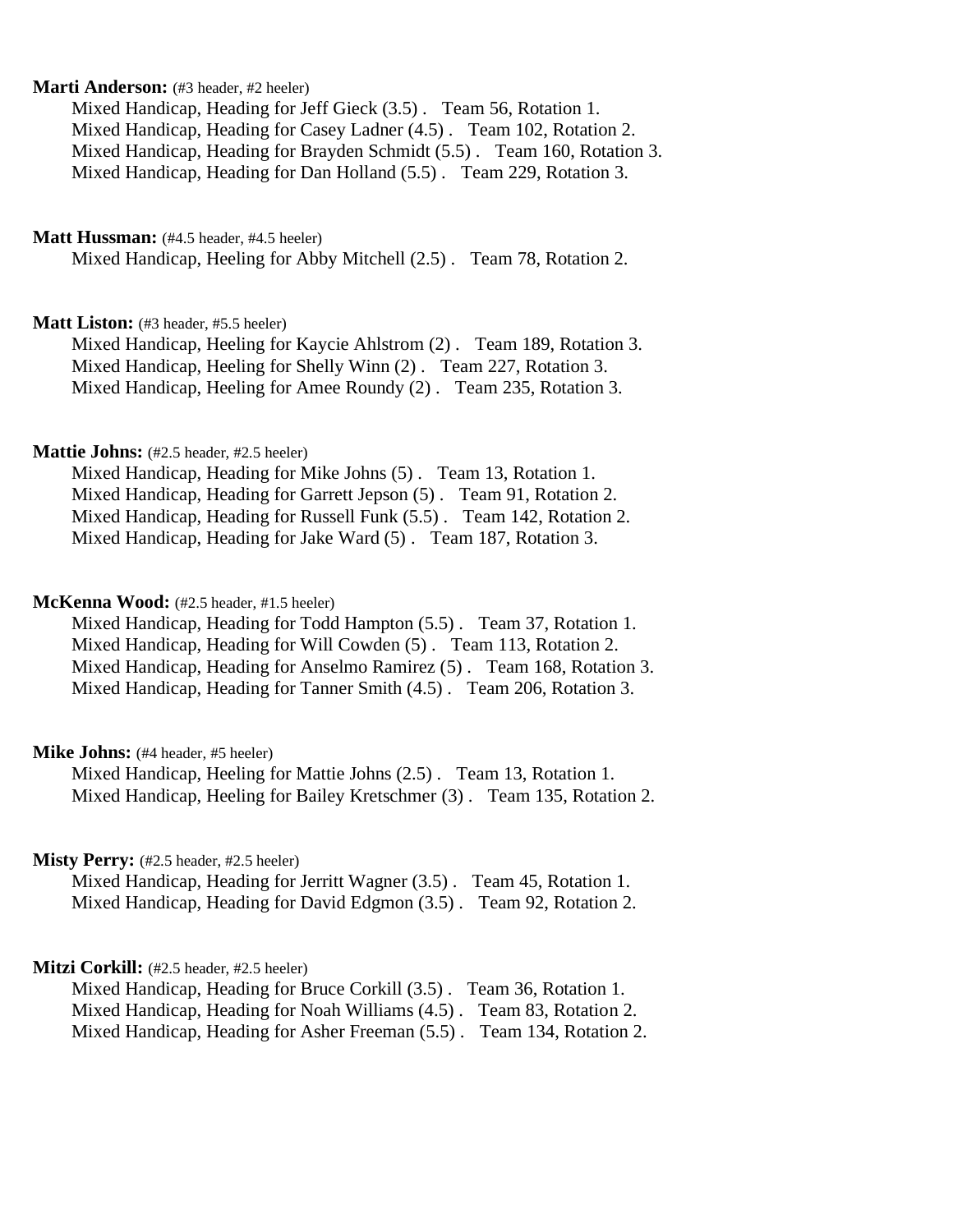### **Molly Hepper:** (#3 header, #3 heeler)

Mixed Handicap, Heading for Sammy Saunders (4) . Team 27, Rotation 1. Mixed Handicap, Heading for Casey Awbrey (5) . Team 82, Rotation 2. Mixed Handicap, Heading for Gary Hepper (5) . Team 156, Rotation 3. Mixed Handicap, Heading for Jeff Gieck (3.5) . Team 200, Rotation 3.

#### **Molly Sparrowk:** (#2 header, #2 heeler)

| Mixed Handicap, Heading for Jeff Sparrowk (4). Team 155, Rotation 3.  |  |
|-----------------------------------------------------------------------|--|
| Mixed Handicap, Heading for Blair Wheatley (4). Team 220, Rotation 3. |  |
| Mixed Handicap, Heading for Travis Stewart (5). Team 242, Rotation 3. |  |

## Monty Crist: (#5 header, #5 heeler)

Mixed Handicap, Heeling for Leslie Davenport (2) . Team 79, Rotation 2.

#### **Monty Jo Petska:** (#5 header, #6 heeler)

Mixed Handicap, Heeling for Rylee George (3) . Team 20, Rotation 1. Mixed Handicap, Heeling for Taylor Bennett (2) . Team 59, Rotation 1. Mixed Handicap, Heeling for Shelly Winn (2) . Team 241, Rotation 3.

#### **Nadene Berryessa:** (#1.5 header, #1.5 heeler)

Mixed Handicap, Heading for Kenny Rhodes (2.5) . Team 63, Rotation 1. Mixed Handicap, Heading for Clayton Brown (2.5) . Team 152, Rotation 3. Mixed Handicap, Heading for Bobby Butler (2.5) . Team 196, Rotation 3.

### **Nahea Aguiar:** (#1 header, #1 heeler)

Mixed Handicap, Heading for Kelly Medeiros (2.5) . Team 71, Rotation 1. Mixed Handicap, Heading for Shawn Aguiar (3) . Team 108, Rotation 2. Mixed Handicap, Heading for Ethan Awa (5) . Team 243, Rotation 3.

#### **Nannette DeGough:** (#1.5 header, #1.5 heeler)

Mixed Handicap, Heading for Tyson Perez (3.5) . Team 120, Rotation 2. Mixed Handicap, Heading for Kevin Dias (3.5) . Team 228, Rotation 3.

#### **Nathan Scott:** (#4 header, #4 heeler)

Mixed Handicap, Heeling for Sydney Mayer (1.5) . Team 180, Rotation 3.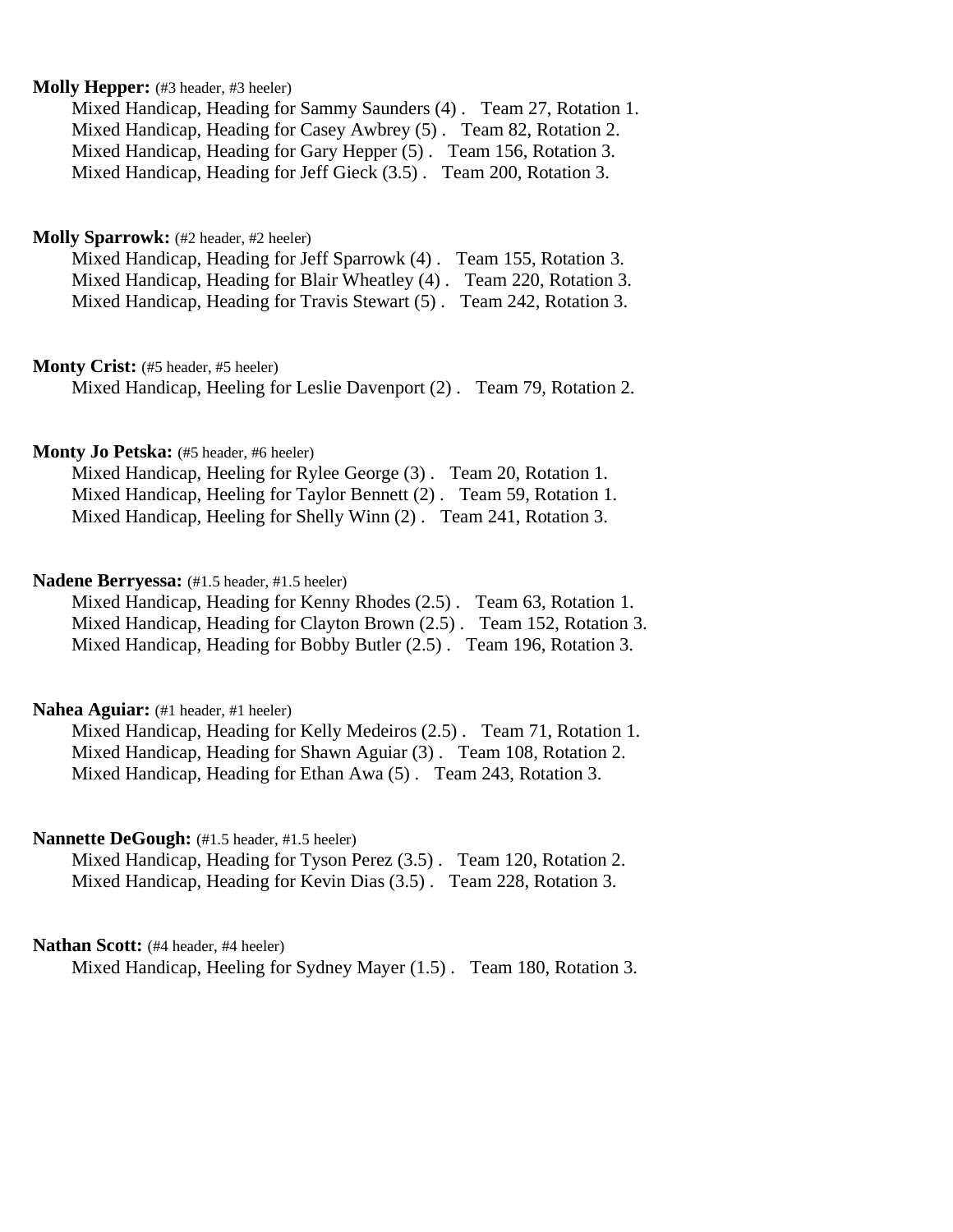#### **Noah Williams:** (#4.5 header, #4.5 heeler)

Mixed Handicap, Heeling for Tayler Felton (3) . Team 5, Rotation 1. Mixed Handicap, Heeling for Mitzi Corkill (2.5) . Team 83, Rotation 2. Mixed Handicap, Heeling for Nora Hunt Lee (3) . Team 130, Rotation 2. Mixed Handicap, Heeling for Cindy Maddalena (1.5) . Team 192, Rotation 3.

#### **Nora Hunt Lee:** (#3 header, #2 heeler)

Mixed Handicap, Heading for Jake Ward (5) . Team 75, Rotation 1. Mixed Handicap, Heading for Noah Williams (4.5) . Team 130, Rotation 2. Mixed Handicap, Heading for Tommy Lee (4.5) . Team 175, Rotation 3. Mixed Handicap, Heading for Tom Howell (4) . Team 222, Rotation 3.

## Paul Dunn: (#4.5 header, #4.5 heeler)

Mixed Handicap, Heeling for Sammy Dunn (2) . Team 43, Rotation 1. Mixed Handicap, Heeling for Dani Dowton (2.5) . Team 70, Rotation 1. Mixed Handicap, Heeling for Donna Nelson (2.5) . Team 170, Rotation 3. Mixed Handicap, Heeling for Sandy Dunn (1.5) . Team 207, Rotation 3.

#### Quade Patzke: (#5.5 header, #5.5 heeler)

Mixed Handicap, Heeling for Annie Quinn Barney (2) . Team 6, Rotation 1. Mixed Handicap, Heeling for Loralee McKoen (3) . Team 105, Rotation 2.

**Robert Rita:** (#3 header, #2.5 heeler)

Mixed Handicap, Heeling for Tiana Gomes (1) . Team 169, Rotation 3. Mixed Handicap, Heeling for Laurie Ann Diego (1.5) . Team 244, Rotation 3.

#### **Russell Funk:** (#4.5 header, #5.5 heeler)

Mixed Handicap, Heeling for Tess Turk (2) . Team 89, Rotation 2. Mixed Handicap, Heeling for Mattie Johns (2.5) . Team 142, Rotation 2. Mixed Handicap, Heeling for Joseyray Funk (3) . Team 198, Rotation 3.

## **Ryan Powell:** (#4 header, #5 heeler)

Mixed Handicap, Heeling for Jeanne Gieck (2) . Team 1, Rotation 1. Mixed Handicap, Heeling for Brynn Lehman (2) . Team 34, Rotation 1. Mixed Handicap, Heeling for Donna Nelson (2.5) . Team 119, Rotation 2. Mixed Handicap, Heeling for Dani Dowton (2.5) . Team 202, Rotation 3.

#### **Ryder Winn:** (#2.5 header, #2 heeler)

Mixed Handicap, Heading for Chelsey Bushnell (3) . Team 96, Rotation 2.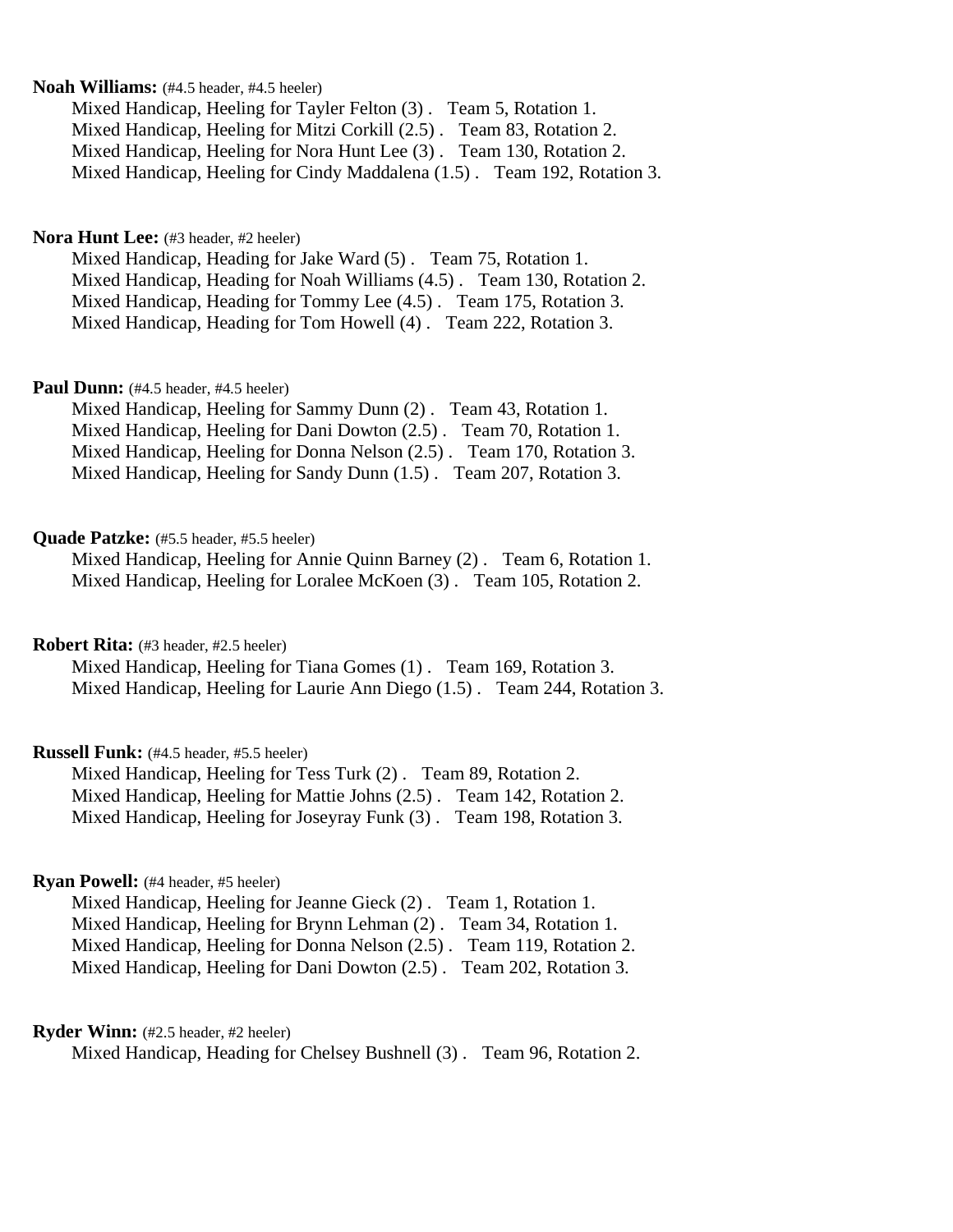## **Rylee George:** (#3 header, #2 heeler)

Mixed Handicap, Heading for Monty Jo Petska (6) . Team 20, Rotation 1. Mixed Handicap, Heading for Daniel Green (5.5) . Team 77, Rotation 2. Mixed Handicap, Heading for Will Cowden (5) . Team 164, Rotation 3. Mixed Handicap, Heading for Todd Hampton (5.5) . Team 205, Rotation 3.

## **Sadie Fitzgerald:** (#1.5 header, #1.5 heeler)

Mixed Handicap, Heading for Griff Ahlstrom (4) . Team 54, Rotation 1. Mixed Handicap, Heading for Trey Taylor (2.5) . Team 95, Rotation 2. Mixed Handicap, Heading for Brian Roundy (5) . Team 146, Rotation 2. Mixed Handicap, Heading for Howard Hutchings (3) . Team 191, Rotation 3.

**Sammy Dunn:** (#2 header, #2 heeler)

Mixed Handicap, Heading for Paul Dunn (4.5) . Team 43, Rotation 1.

## **Sammy Saunders:** (#3.5 header, #4 heeler)

Mixed Handicap, Heeling for Molly Hepper (3) . Team 27, Rotation 1. Mixed Handicap, Heeling for Kim Grubbs (3) . Team 67, Rotation 1. Mixed Handicap, Heeling for Dani Dowton (2.5) . Team 161, Rotation 3. Mixed Handicap, Heeling for Brynn Lehman (2) . Team 201, Rotation 3.

#### **Sammy Jo Duby:** (#3 header, #2 heeler)

Mixed Handicap, Heading for Casey Ladner (4.5) . Team 22, Rotation 1. Mixed Handicap, Heading for Asher Freeman (5.5) . Team 65, Rotation 1. Mixed Handicap, Heading for Jason Duby (6) . Team 112, Rotation 2. Mixed Handicap, Heading for Spencer Mitchell (6) . Team 193, Rotation 3.

#### **Sandy Dunn:** (#1.5 header, #1.5 heeler)

Mixed Handicap, Heading for Paul Dunn (4.5) . Team 207, Rotation 3.

## Sandy Perez: (#2.5 header, #1.5 heeler)

Mixed Handicap, Heading for Tyson Perez (3.5) . Team 17, Rotation 1. Mixed Handicap, Heading for Frank Perez (5) . Team 100, Rotation 2. Mixed Handicap, Heading for Kevin Dias (3.5) . Team 174, Rotation 3.

#### **Sarah Simons:** (#1 header, #1 heeler)

Mixed Handicap, Heading for Steve Simons (4) . Team 52, Rotation 1.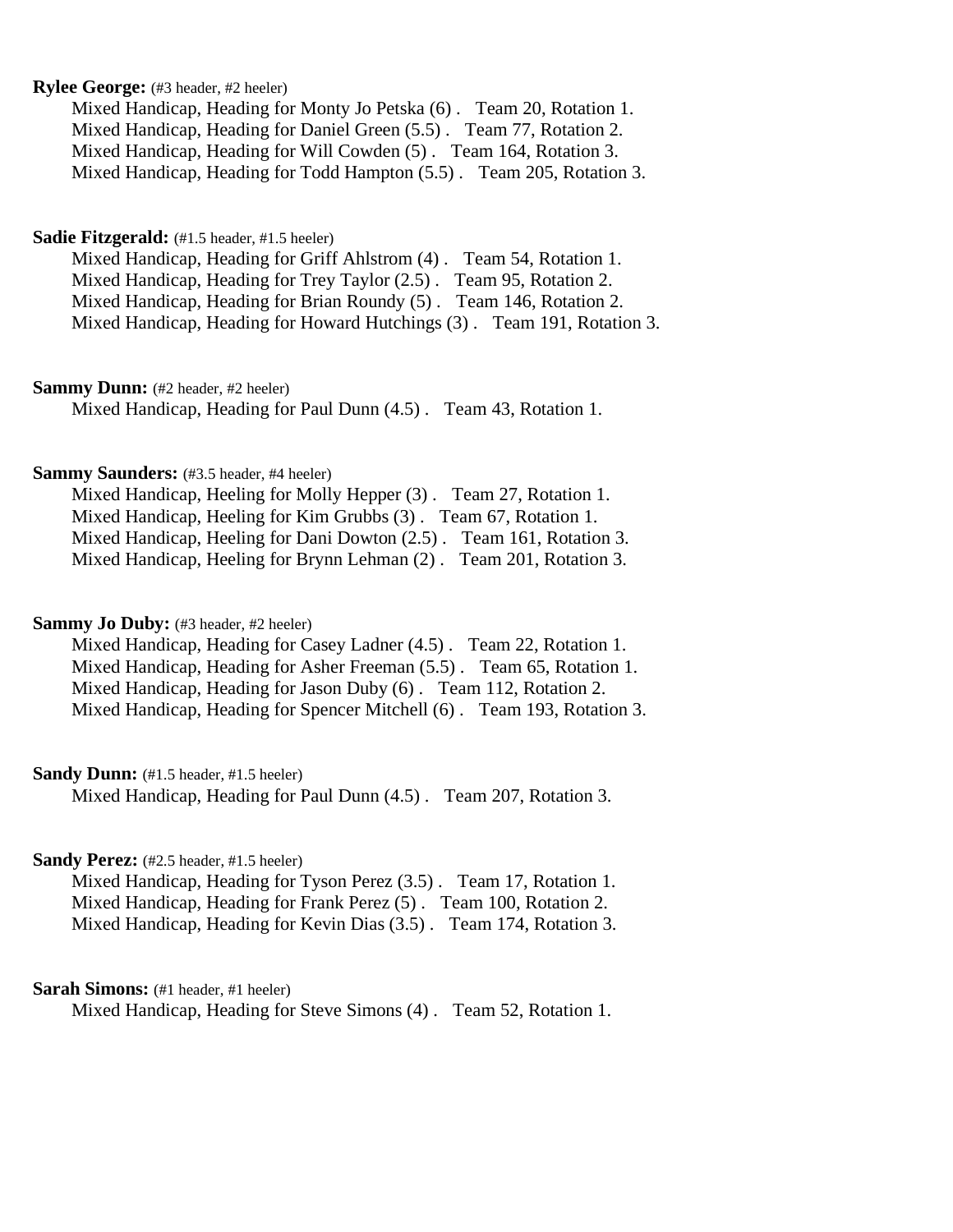## **Scott Lauaki:** (#3.5 header, #3.5 heeler)

Mixed Handicap, Heeling for Kaycie Ahlstrom (2) . Team 153, Rotation 3.

#### **Shawn Aguiar:** (#3 header, #3 heeler)

Mixed Handicap, Heeling for Nahea Aguiar (1) . Team 108, Rotation 2.

#### **Shelly Winn:** (#2 header, #1.5 heeler)

Mixed Handicap, Heading for Brian Roundy (5) . Team 81, Rotation 2. Mixed Handicap, Heading for Joao Miranda (5.5) . Team 132, Rotation 2. Mixed Handicap, Heading for Matt Liston (5.5) . Team 227, Rotation 3. Mixed Handicap, Heading for Monty Jo Petska (6) . Team 241, Rotation 3.

#### **Spencer Mitchell:** (#7 header, #6 heeler)

Mixed Handicap, Heeling for Julie Harvey (2.5) . Team 23, Rotation 1. Mixed Handicap, Heeling for Breanna Blaswich (2) . Team 97, Rotation 2. Mixed Handicap, Heeling for Sydney Mayer (1.5) . Team 125, Rotation 2. Mixed Handicap, Heeling for Sammy Jo Duby (3) . Team 193, Rotation 3.

#### **Steve Simons:** (#3.5 header, #4 heeler)

Mixed Handicap, Heeling for Sarah Simons (1) . Team 52, Rotation 1.

#### **Steve Smith:** (#4 header, #4 heeler)

Mixed Handicap, Heeling for Austin Phillips (2) . Team 215, Rotation 3. Mixed Handicap, Heeling for Darcie Stewart (2) . Team 226, Rotation 3. Mixed Handicap, Heeling for Brianna Geney (1.5) . Team 230, Rotation 3.

## **Stoney Boy Joseph:** (#3.5 header, #4.5 heeler)

Mixed Handicap, Heeling for Britt Jo Faborito (2) . Team 40, Rotation 1. Mixed Handicap, Heeling for Brandy Joseph (2) . Team 88, Rotation 2. Mixed Handicap, Heeling for Taylor Bennett (2) . Team 140, Rotation 2. Mixed Handicap, Heeling for Denise VonTour (2.5) . Team 197, Rotation 3.

#### **Sydney Mayer:** (#1.5 header, #1.5 heeler)

Mixed Handicap, Heading for Blayke Johnson (3.5) . Team 73, Rotation 1. Mixed Handicap, Heading for Spencer Mitchell (6) . Team 125, Rotation 2. Mixed Handicap, Heading for Nathan Scott (4) . Team 180, Rotation 3. Mixed Handicap, Heading for Cole Dodds (4) . Team 234, Rotation 3.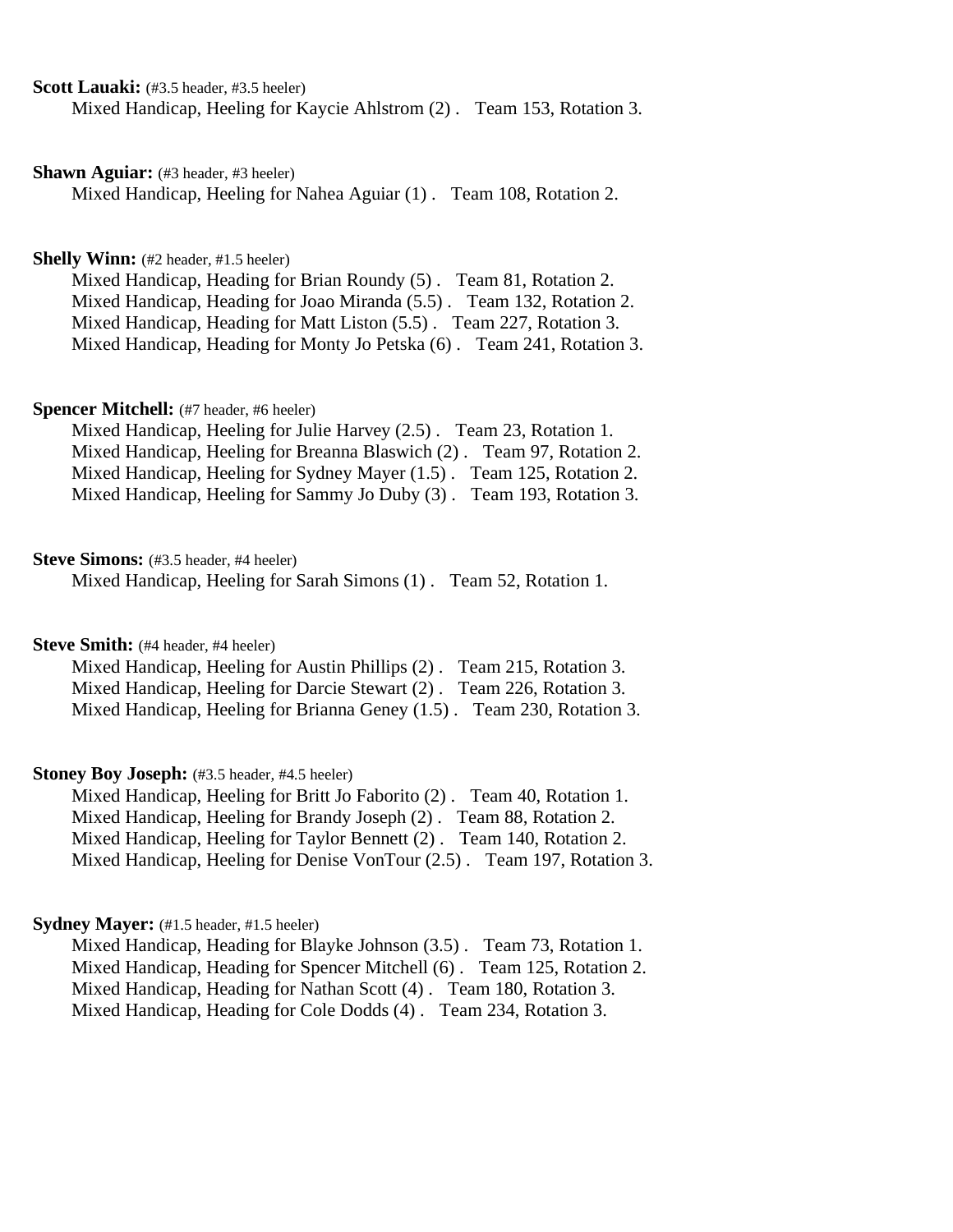## **Tanner Smith:** (#4.5 header, #4.5 heeler)

Mixed Handicap, Heading for Chelsey Bushnell (3) . Team 25, Rotation 1. Mixed Handicap, Heeling for Erin Archuleta (1.5) . Team 85, Rotation 2. Mixed Handicap, Heeling for Leslie Davenport (2) . Team 151, Rotation 3. Mixed Handicap, Heeling for McKenna Wood (2.5) . Team 206, Rotation 3.

#### **Tayler Felton:** (#3 header, #2 heeler)

Mixed Handicap, Heading for Noah Williams (4.5) . Team 5, Rotation 1. Mixed Handicap, Heading for Garrett Jepson (5) . Team 44, Rotation 1. Mixed Handicap, Heading for Clint Felton (4.5) . Team 122, Rotation 2. Mixed Handicap, Heading for Brock Borkman (3.5) . Team 172, Rotation 3.

#### **Taylor Adams:** (#1.5 header, #1.5 heeler)

Mixed Handicap, Heading for James P. Adams (2) . Team 41, Rotation 1.

#### **Taylor Bennett:** (#2 header, #2 heeler)

Mixed Handicap, Heading for Evan Bennett (1.5) . Team 18, Rotation 1. Mixed Handicap, Heading for Monty Jo Petska (6) . Team 59, Rotation 1. Mixed Handicap, Heading for Stoney Boy Joseph (4.5) . Team 140, Rotation 2. Mixed Handicap, Heading for Daniel Green (5.5) . Team 209, Rotation 3.

#### **Terry Holliday:** (#2 header, #2.5 heeler)

Mixed Handicap, Heeling for Cherisess Paige (1) . Team 94, Rotation 2.

### **Terynn Archuleta:** (#3.5 header, #2.5 heeler)

Mixed Handicap, Heeling for Erin Archuleta (1.5) . Team 136, Rotation 2. Mixed Handicap, Heading for Danye Archuleta (1) . Team 194, Rotation 3.

#### **Tess Turk:** (#2 header, #2 heeler)

Mixed Handicap, Heading for Tristan Luther (4.5) . Team 10, Rotation 1. Mixed Handicap, Heading for Russell Funk (5.5) . Team 89, Rotation 2. Mixed Handicap, Heading for Bobby Roberts (4.5) . Team 137, Rotation 2. Mixed Handicap, Heading for Travis Stewart (5) . Team 183, Rotation 3.

## **Tiana Gomes:** (#1 header, #1 heeler)

Mixed Handicap, Heading for Levi Rita (2.5) . Team 32, Rotation 1. Mixed Handicap, Heading for Chaz Rita (3) . Team 116, Rotation 2. Mixed Handicap, Heading for Robert Rita (2.5) . Team 169, Rotation 3. Mixed Handicap, Heading for Tucker Gomes (2) . Team 232, Rotation 3.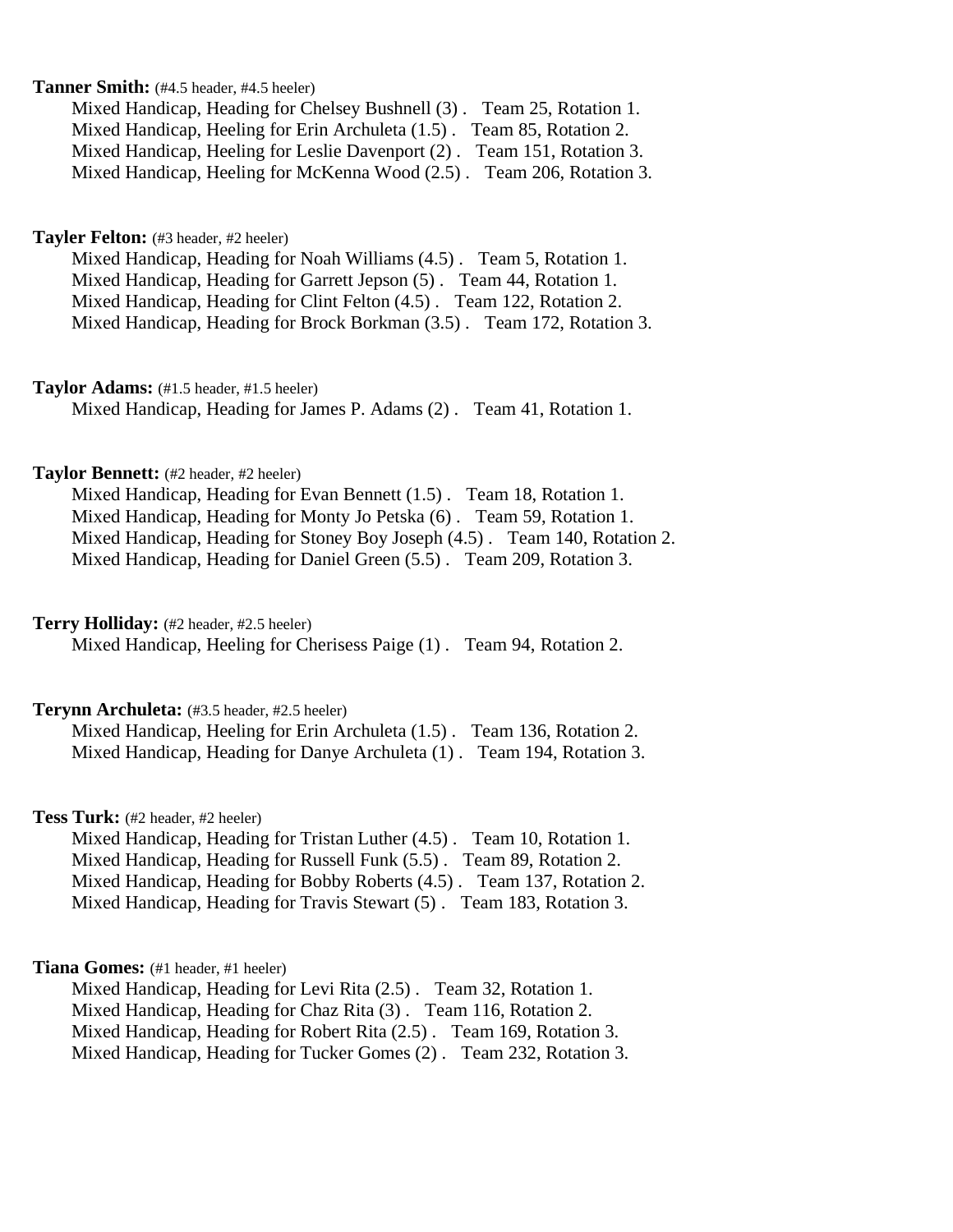| Todd Hampton: (#4.5 header, #5.5 heeler)<br>Mixed Handicap, Heeling for McKenna Wood (2.5). Team 37, Rotation 1.<br>Mixed Handicap, Heeling for Karen Dias (3). Team 66, Rotation 1.<br>Mixed Handicap, Heeling for Cailee Hall (3.5). Team 127, Rotation 2.<br>Mixed Handicap, Heeling for Rylee George (3). Team 205, Rotation 3.              |
|--------------------------------------------------------------------------------------------------------------------------------------------------------------------------------------------------------------------------------------------------------------------------------------------------------------------------------------------------|
| <b>Todd McWilliams:</b> (#3 header, #3 heeler)<br>Mixed Handicap, Heading for Danye Archuleta (1). Team 47, Rotation 1.                                                                                                                                                                                                                          |
| Todd York: (#3.5 header, #3.5 heeler)<br>Mixed Handicap, Heading for Julie Wilkins (2). Team 28, Rotation 1.                                                                                                                                                                                                                                     |
| Tom Howell: (#3.5 header, #4 heeler)<br>Mixed Handicap, Heeling for Austin Phillips (2). Team 176, Rotation 3.<br>Mixed Handicap, Heeling for Nora Hunt Lee (3).<br>Team 222, Rotation 3.                                                                                                                                                        |
| Tom Moxley: (#1.5 header, #1.5 heeler)<br>Mixed Handicap, Heeling for Adena Gonzalez (1.5). Team 238, Rotation 3.                                                                                                                                                                                                                                |
| Tommy Lee: (#4 header, #4.5 heeler)<br>Mixed Handicap, Heeling for Kallie Foust (1.5).<br>Team 42, Rotation 1.<br>Mixed Handicap, Heeling for Austin Phillips (2).<br>Team 128, Rotation 2.<br>Mixed Handicap, Heeling for Nora Hunt Lee (3).<br>Team 175, Rotation 3.<br>Mixed Handicap, Heeling for Dusty Edgmon (2).<br>Team 219, Rotation 3. |
| <b>Travis Stewart:</b> (#5 header, #5 heeler)<br>Mixed Handicap, Heeling for Chloe Lambert (2). Team 9, Rotation 1.<br>Mixed Handicap, Heeling for Darcie Stewart (2) . Team 51, Rotation 1.<br>Mixed Handicap, Heeling for Tess Turk (2). Team 183, Rotation 3.<br>Mixed Handicap, Heeling for Molly Sparrowk (2). Team 242, Rotation 3.        |
| Trey Taylor: (#2.5 header, #2.5 heeler)<br>Mixed Handicap, Heeling for Sadie Fitzgerald (1.5). Team 95, Rotation 2.                                                                                                                                                                                                                              |
| <b>Tristan Luther:</b> (#4 header, #4.5 heeler)<br>Mixed Handicap, Heeling for Tess Turk (2). Team 10, Rotation 1.<br>Mixed Handicap, Heeling for Breanna Blaswich (2). Team 121, Rotation 2.<br>Mixed Handicap, Heading for Julie Wilkins (2). Team 185, Rotation 3.                                                                            |